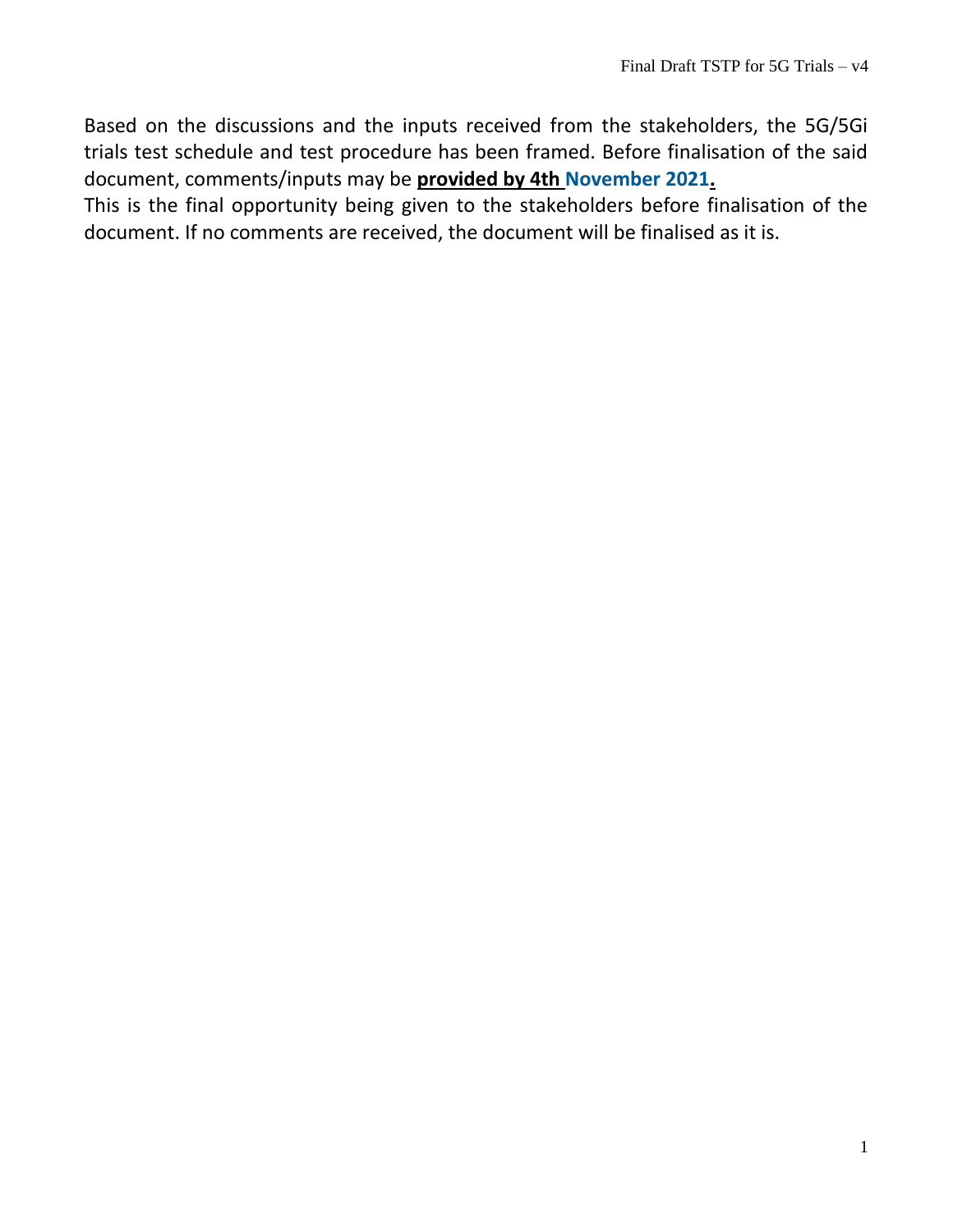## **1 Scope**

The scope of the document is to develop a test schedule and test procedure for uniform assessment of various use cases in 5G/ 5Gi, which are being trialled by telecom service providers (TSPs), through the measurement of parameters related to performance and interoperability.

In the following sections 2 and 3, the information pertaining to the system overview, set up and configuration which are to be recorded are given. This is followed by the parameters to be measured in section 4. The corresponding test procedure is mentioned in the Annexure.

*<For section 2 onwards, the data for each scenario should be recorded separately as per format below and similarly the parameters measured should be recorded, measured as per the procedure in the Annexure-I.>*

## **2 System Overview**

*Note: Include aerial or images of the sites and the environment* 

The following table may be filled by the TSP to give a snapshot of the use cases being shown under each scenario and test environment. The use-cases may be indicated against whichever trial location-scenario- test environment combination they are shown, otherwise not applicable (NA) may be indicated. This table is in the consolidated format, and more rows may be added as needed by the TSPs.

| <b>Trial Location</b> <sup>+</sup> | <b>Scenario</b> | <b>Test environment</b> | Use Case / Application <sup>*</sup> and Max. No. of<br>users connected |
|------------------------------------|-----------------|-------------------------|------------------------------------------------------------------------|
|                                    | eMBB            | Indoor hotspot          | $\ddot{1}$<br>$\cdots$<br>$ii)$                                        |
|                                    |                 | Dense urban             |                                                                        |
|                                    |                 | a) Rural-eMBB           |                                                                        |
|                                    |                 | b) Rural-eMBB LMLC      |                                                                        |
|                                    | <b>URLLC</b>    | Urban macro             |                                                                        |
|                                    | mMTC            | Urban macro             |                                                                        |

<sup>+</sup>separate rows may be added for multiple trial locations.

⁎ Application could be YouTube, video call and some specific application with their names as available on the Play/AppStore.

## **3 Network Architecture**

- 1. Provide network connectivity diagram showing the eNB, 5G gNB/5Gi Base Station, core network and test server and other relevant nodes, test and measurement equipment with its connectivity
- 2. Core network technology details, including Release:
- 3. Backhaul technology:
- 4. Radio Parameters/Configurations: As per Table below.

| S.No. | Parameter | <b>700 MHz</b> | 5 GHz<br>ີ | 26/28 GHz |
|-------|-----------|----------------|------------|-----------|
|-------|-----------|----------------|------------|-----------|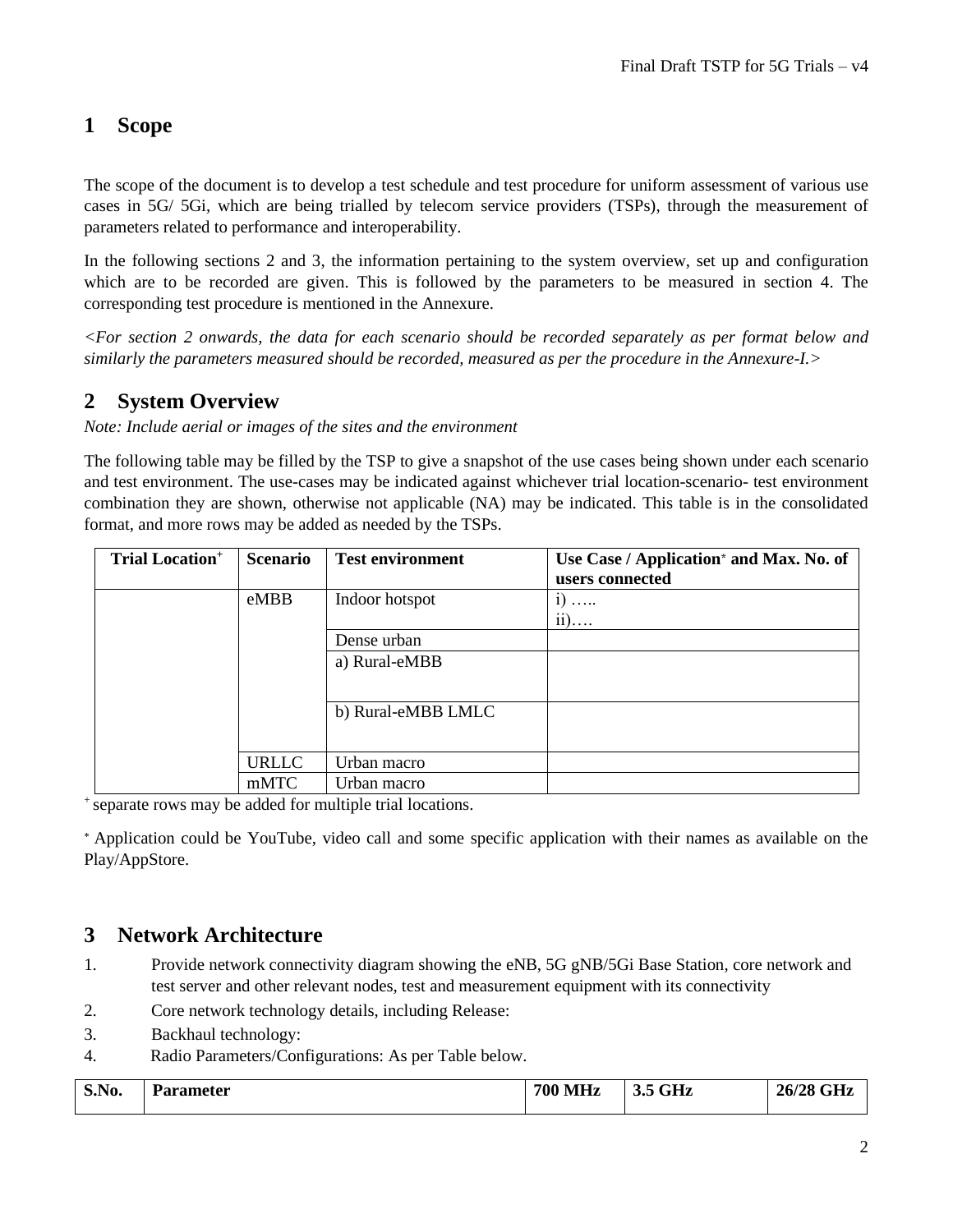| 1.  | Technology (Indicate the technology being shown-<br>3GPP 5G/ 5Gi)                                                                                                                                                                                        |  |  |
|-----|----------------------------------------------------------------------------------------------------------------------------------------------------------------------------------------------------------------------------------------------------------|--|--|
|     | <in are="" be<br="" both="" case="" may="" offered,="" separate="" tables="">filled&gt;</in>                                                                                                                                                             |  |  |
| 2.  | Which mode- NSA or SA please indicate                                                                                                                                                                                                                    |  |  |
| 3.  | - Indicate total number of gNBs/Small Cells/5Gi<br><b>Base Station shown</b><br>- One control plane eNB supports how many User<br>Plane gNB/5Gi Base Station (small cells) (For<br>NSA Mode)<br>- Indicate configuration like 3.x etc. (For NSA<br>Mode) |  |  |
| 4.  | Anchor carrier (if applicable) (For NSA Mode)                                                                                                                                                                                                            |  |  |
| 5.  | Duplex Mode (FDD or TDD)                                                                                                                                                                                                                                 |  |  |
| 6.  | DL/UL Split Ratio (please indicate if TDD)                                                                                                                                                                                                               |  |  |
| 7.  | Channel Bandwidth (DL)                                                                                                                                                                                                                                   |  |  |
| 8.  | Channel Bandwidth (UL)                                                                                                                                                                                                                                   |  |  |
| 9.  | CA support- bandwidth details                                                                                                                                                                                                                            |  |  |
| 10. | Subcarrier Spacing (SCS)                                                                                                                                                                                                                                 |  |  |
| 11. | <b>BS Max. DL Modulation Order</b>                                                                                                                                                                                                                       |  |  |
| 12. | <b>BS Max. UL Modulation Order</b>                                                                                                                                                                                                                       |  |  |
| 13. | <b>MIMO</b> Layers                                                                                                                                                                                                                                       |  |  |
| 14. | MIMO Order                                                                                                                                                                                                                                               |  |  |
| 15. | Antenna Elements (Massive MIMO) and<br>configuration                                                                                                                                                                                                     |  |  |
| 16. | Support of Analog or Digital Beamforming                                                                                                                                                                                                                 |  |  |
| 17. | Dual connectivity (For NSA Mode)                                                                                                                                                                                                                         |  |  |
| 18. | <b>AAS</b> Support                                                                                                                                                                                                                                       |  |  |
| 19. | <b>AAS TRP Level</b>                                                                                                                                                                                                                                     |  |  |
| 20. | UE Min & Max DL Modulation Order                                                                                                                                                                                                                         |  |  |
| 21. | UE Min & Max UL Modulation Order                                                                                                                                                                                                                         |  |  |
| 22. | <b>UE MIMO Layers</b>                                                                                                                                                                                                                                    |  |  |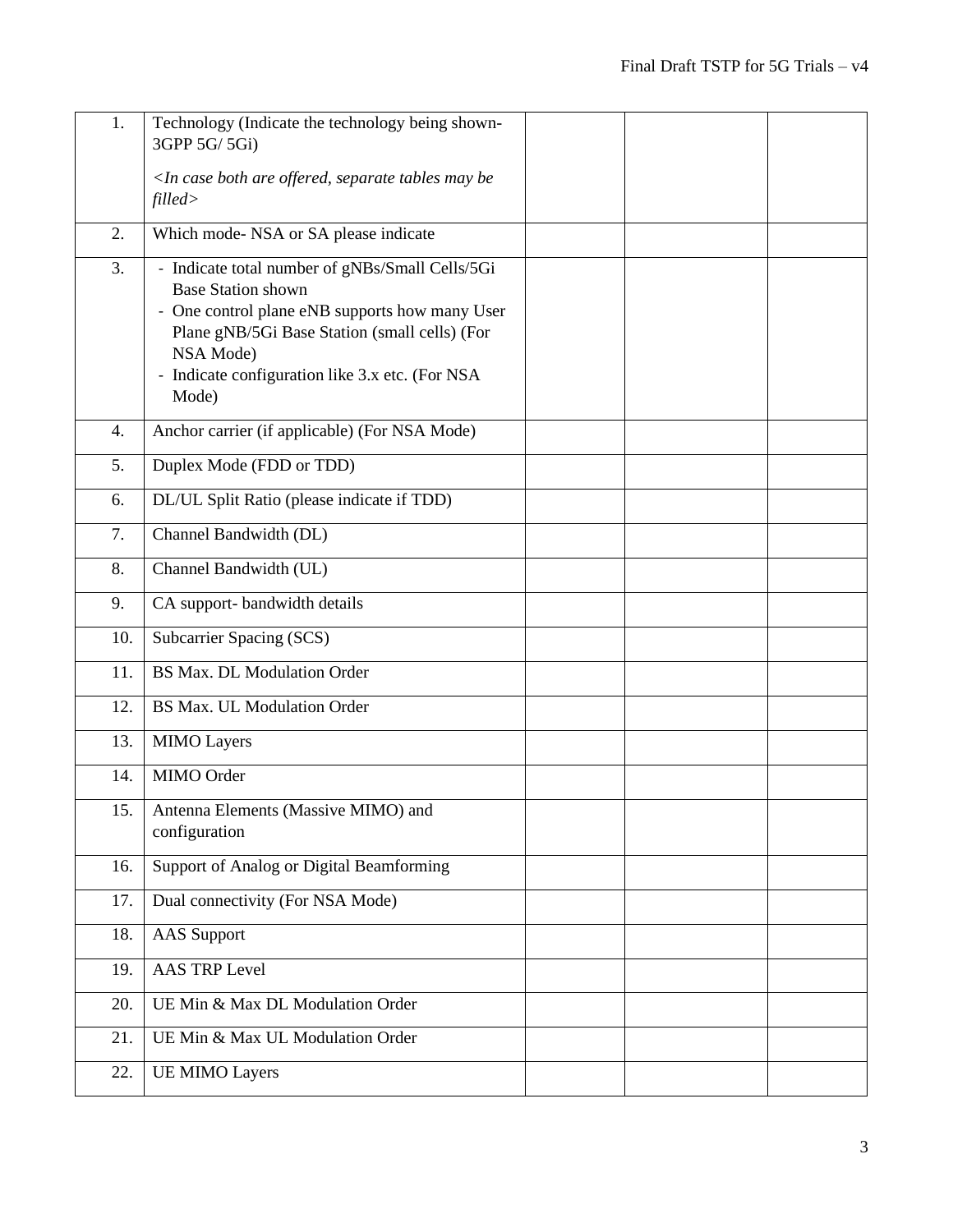| 23. | <b>UE MIMO Order</b>                                                             |     |     |  |
|-----|----------------------------------------------------------------------------------|-----|-----|--|
| 24. | <b>UE Antenna Elements</b>                                                       |     |     |  |
| 25. | Peak BTS Tx Power                                                                |     |     |  |
| 26. | Peak UE Tx Power                                                                 |     |     |  |
| 27. | <b>BS</b> Antenna Gain                                                           |     |     |  |
| 28. | UE Antenna Gain                                                                  |     |     |  |
| 29. | <b>BS EIRP</b>                                                                   |     |     |  |
| 30. | As per WRC-19 RES 750, TRP level (for BS)<br>[Calculation sheet to be submitted] | N/A | N/A |  |
| 31. | EMF exposure assessment (Broadband measurement<br>method)                        |     |     |  |

The following table needs to be filled for each location, individually:

| S.No. | Parameter                   | 700 MHz | $3.5$ GHz | 26/28 GHz |
|-------|-----------------------------|---------|-----------|-----------|
|       | Antenna Height              |         |           |           |
|       | <b>Mechanical Down Tilt</b> |         |           |           |

**Signed by <***TSP- >* **Signed by** *<LSA- >*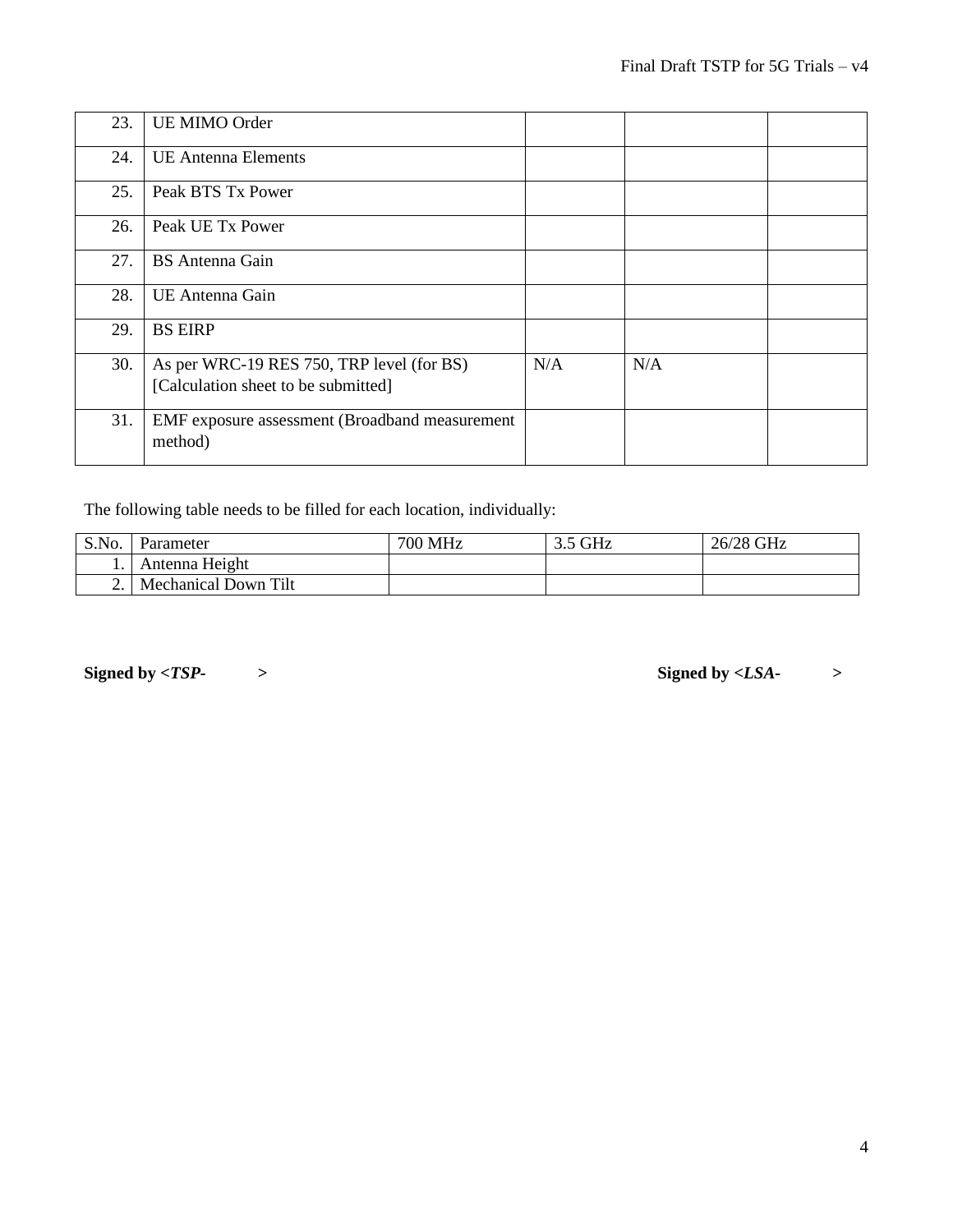## **4 Tests to be carried out**

### **A. Functional tests**

The purpose is to demonstrate the readiness and maturity of 5G/5Gi technology in the Indian context.

### **The following are the tests:**

| S.No.          | Tests*                                                                                            | Yes/No | <b>Remarks</b> |
|----------------|---------------------------------------------------------------------------------------------------|--------|----------------|
| a.             | Initial Acquisition of the 5G SA/NSA mode cell/5Gi by UE<br>and decoding of MIB and SIB1 messages |        |                |
| $b$ .          | Validation of Contention Based RACH Procedure for initial<br>access and UL synchronization        |        |                |
| $\mathbf{c}$ . | <b>RRC</b> Establishment Procedure                                                                |        |                |
| d.             | Registration Procedure with the Core                                                              |        |                |
| e.             | Authentication Procedure for SIM card authentication with the<br><b>HSS</b>                       |        |                |
| f.             | <b>Access Stratum Security Mode Procedure</b>                                                     |        |                |
| g.             | Non-Access Stratum (NAS) Security Mode Procedure                                                  |        |                |
| h.             | <b>UE Capability Exchange Procedure</b>                                                           |        |                |
| $\mathbf{i}$ . | PDU Session Establishment for the eMBB Data Services                                              |        |                |
| j.             | PDU Session Establishment for the IMS Services and IMS<br>Registration of the Device              |        |                |
|                | * [Note: Test procedure is as per Annexure-I]                                                     |        |                |

Signed by <Authorised representative of *TSP-* > **Verified** by <*LSA-* > >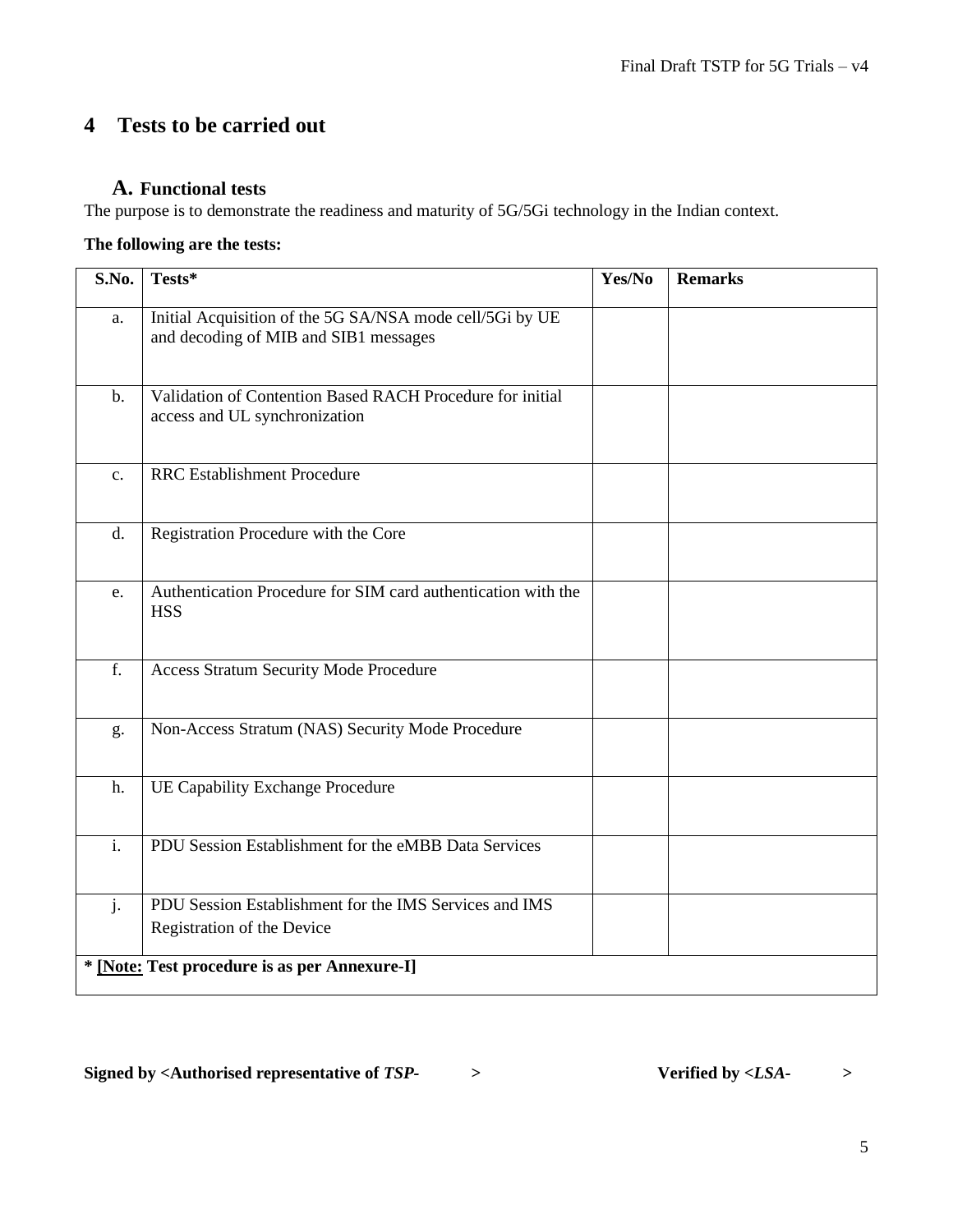| S.             | Location,                 | <b>Test</b> | <b>Applications</b>                                             | Yes/No |                    | <b>Measurement</b> | <b>Remarks</b> |
|----------------|---------------------------|-------------|-----------------------------------------------------------------|--------|--------------------|--------------------|----------------|
| N <sub>0</sub> | <b>Scenario</b>           | environ     |                                                                 |        |                    |                    |                |
|                |                           | ment*       |                                                                 |        |                    |                    |                |
| 1.             | $< Location>$ ,<br>eMBB   |             | Entertainment/<br>$\mathbf{i}$<br><b>Streaming Applications</b> |        | Downlo<br>ad /     | $=$                |                |
|                |                           |             | eg. real time streaming                                         |        | Upload             |                    |                |
|                |                           |             | apps, non-real<br>time                                          |        | speeds,            |                    |                |
|                |                           |             | streaming<br>apps                                               |        | type of            |                    |                |
|                |                           |             | including 4K (UHD)<br>video                                     |        | content            |                    |                |
|                |                           |             |                                                                 |        | Downlo             | $=$                |                |
|                |                           |             | ii) Communication                                               |        | ad /               |                    |                |
|                |                           |             | Applications eg. Video                                          |        | Upload             |                    |                |
|                |                           |             | call app, group meeting                                         |        | speeds,            |                    |                |
|                |                           |             | app                                                             |        | type of<br>content |                    |                |
|                |                           |             |                                                                 |        | Downlo<br>ad /     | $=$                |                |
|                |                           |             | iii) Other Data Services eg.                                    |        | Upload             |                    |                |
|                |                           |             | File Download, social                                           |        | speeds,            |                    |                |
|                |                           |             | media etc.                                                      |        | type of            |                    |                |
|                |                           |             |                                                                 |        | content            |                    |                |
| 2.             | $<$ <i>Location</i> $>$ , |             | $<$ to be filled as in S.No.1 of                                |        |                    |                    |                |
|                | <b>URLLC</b>              |             | this table $>$                                                  |        |                    |                    |                |
| 3.             | $<Location>$ ,            |             | $\langle$ to be filled as in S.No.1 of                          |        |                    |                    |                |
|                | mMTC                      |             | <i>this table</i> $>$                                           |        |                    |                    |                |

## **B. Application Tests**

\* Mention whichever test environment is applicable: i) eMBB - Indoor hotspot, Dense urban, Rural-eMBB, Rural eMBB LMLC, ii) URLLC – Urban Macro, iii) mMTC – Urban Macro

**Signed by < Authorised representative of** *TSP- >* **Signed by** *<LSA- >*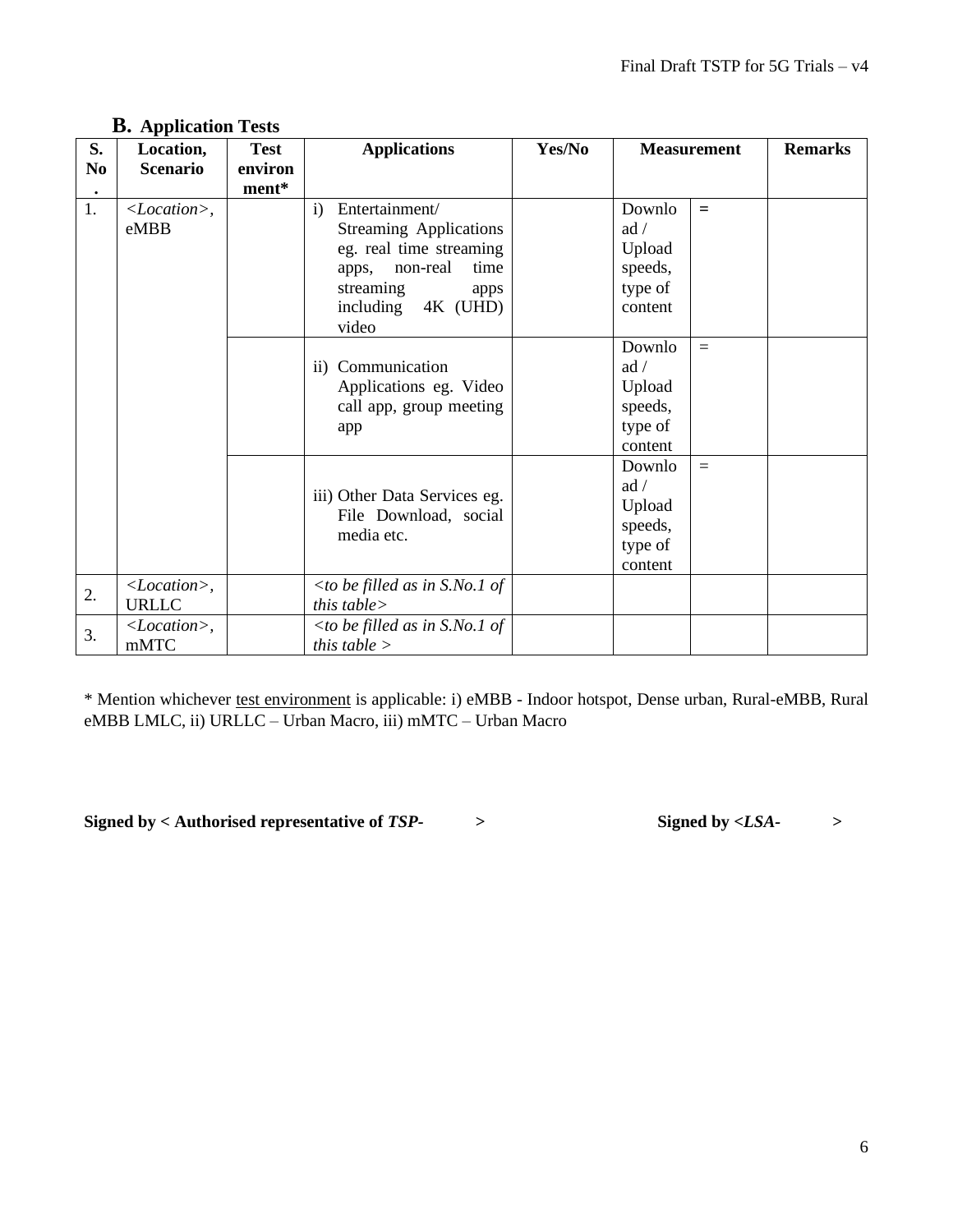# **C. Mobility Tests**

| S.No.         | Tests*                                                                                                                                                       | <b>Measured parameters</b>                                                                                                                                               |                 | <b>Remarks</b> |
|---------------|--------------------------------------------------------------------------------------------------------------------------------------------------------------|--------------------------------------------------------------------------------------------------------------------------------------------------------------------------|-----------------|----------------|
| a.            | Mobility in 5G<br>b. 5G NSA mobility from MeNB to<br>SgNB-sec cell addition.                                                                                 | i) NSA Mobility success rate=<br>SgNB_NSA_Admission_Success<br>/SgNB_NSA_Admission_Request<br>$*100.$<br>ii)E-UTRAN Total SgNB Addition<br><b>Success Ratio</b>          | $\equiv$<br>$=$ |                |
|               | c. LTE R15 to 5G SA                                                                                                                                          | i) Inter-RAT SA NR handover<br>completion success rate<br>$\rm ii)$                                                                                                      | $=$<br>$=$      |                |
|               | d. 5G NSA to 5G SA                                                                                                                                           | i) 5G Radio admission success rate in<br>handover for SA users                                                                                                           | $=$             |                |
|               |                                                                                                                                                              | i) Intra-gNB NR cell handover                                                                                                                                            | Ξ               |                |
|               | a. Mobility within 5G SA                                                                                                                                     | ii) Inter-gNB NR cell handover                                                                                                                                           | $\equiv$        |                |
|               | - If any other mobility scenario, is<br>applicable, relevant KPI to be indicated<br>and measured.                                                            |                                                                                                                                                                          |                 |                |
| $\mathbf b$ . | Mobility in 5Gi^<br>$\mathcal{L}$<br>if<br>5Gi<br>technology<br>is<br>demonstrated/deployed)<br>a. 5Gi NSA mobility from MeNB to<br>SgNB- sec cell addition. | i) 5Gi NSA Mobility success rate=<br>SgNB_NSA_Admission_Success<br>/SgNB_NSA_Admission_Request<br>$*100.$<br>ii) E-UTRAN Total 5Gi SgNB<br><b>Addition Success Ratio</b> | $\equiv$<br>$=$ |                |
|               | b. LTE R15 to 5Gi SA                                                                                                                                         | i) Inter-RAT 5Gi SA NR handover<br>completion success rate<br>$\overline{11}$ 5Gi<br>SA RRC<br>connection<br>establishment success ratio                                 | $=$<br>$\equiv$ |                |
|               |                                                                                                                                                              | i) 5Gi Radio admission success rate<br>in handover for SA users                                                                                                          | $=$             |                |
|               | c. 5Gi NSA to 5Gi SA                                                                                                                                         | i) Intra-gNB NR cell handover                                                                                                                                            | $=$             |                |
|               | d.Mobility within 5Gi SA                                                                                                                                     | ii) Inter-gNB NR cell handover<br>i) LTE-5Gi Inter frequency or Intra                                                                                                    | Ξ<br>$=$        |                |
|               | To test backward compatibility to 4G<br>network<br>e. From LTE Rel 14 (existing) to 5Gi<br>NSA (LTE Rel 15) $HO^{++}$ ,                                      | frequency Handover success rate                                                                                                                                          |                 |                |
|               | <sup>++</sup> If LTE Release 14 or lower Release is                                                                                                          |                                                                                                                                                                          |                 |                |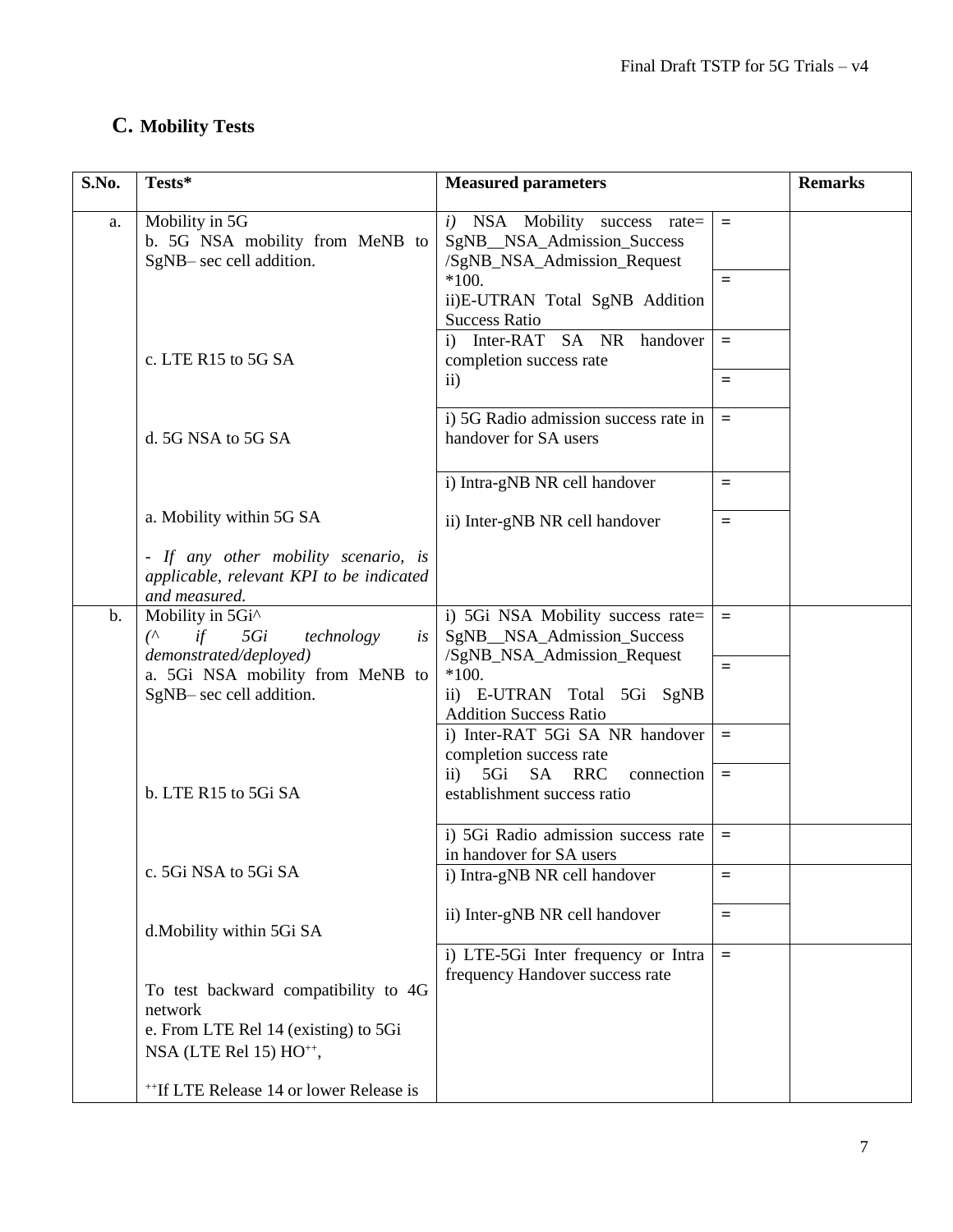|                                                                                                                            | part of trial network.                                    |                                           |  |  |
|----------------------------------------------------------------------------------------------------------------------------|-----------------------------------------------------------|-------------------------------------------|--|--|
|                                                                                                                            |                                                           |                                           |  |  |
| c.                                                                                                                         | Mobility 5G (NSA/SA) to 5Gi <sup><math>\land</math></sup> | 5G-5Gi Inter frequency or Intra $\vert$ = |  |  |
|                                                                                                                            |                                                           | frequency Handover success rate           |  |  |
| * [Note: Test procedure is as per Annexure-I]                                                                              |                                                           |                                           |  |  |
|                                                                                                                            |                                                           |                                           |  |  |
| Also, if in the use case, the user device is not able to support additional apps that can measure speed, latency etc. then |                                                           |                                           |  |  |
| the parameters to be measured in the user side may be measured through an additional mobile handset/Drive Test             |                                                           |                                           |  |  |
|                                                                                                                            |                                                           |                                           |  |  |
| handset etc. with the requisite apps. This is for Sections D also.                                                         |                                                           |                                           |  |  |

**Signed by < Authorised representative of** *TSP- >* **Signed by** *<LSA- >*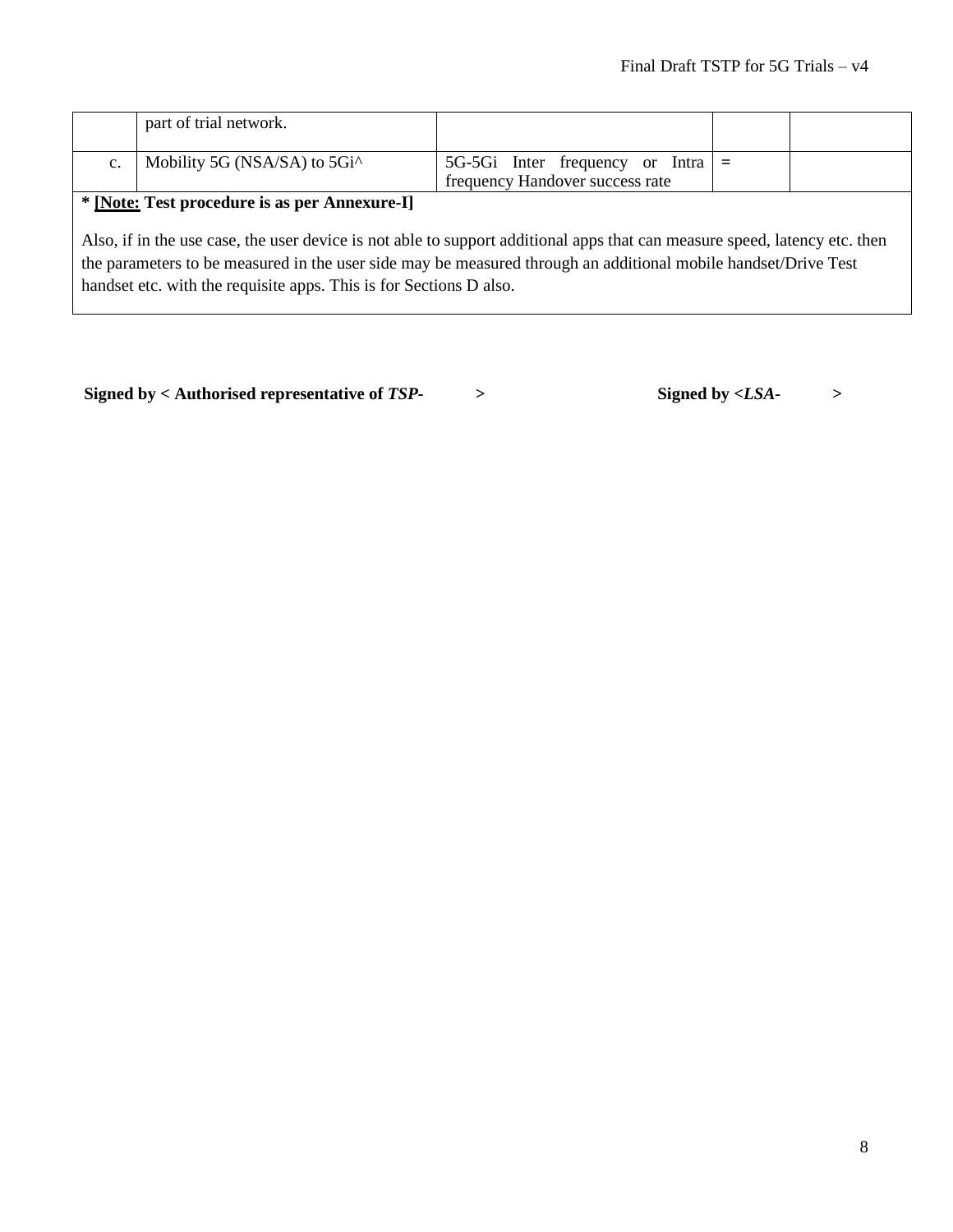## **D. Performance**

| <b>Location:</b> |                                                       |                                                                   |                                                             |                |
|------------------|-------------------------------------------------------|-------------------------------------------------------------------|-------------------------------------------------------------|----------------|
| <b>Scenario:</b> |                                                       |                                                                   |                                                             |                |
|                  | <b>Test environment:</b>                              |                                                                   |                                                             |                |
|                  | Use case/application:                                 |                                                                   |                                                             |                |
| S.No.            | Tests*                                                | <b>Measured parameters</b>                                        |                                                             | <b>Remarks</b> |
| a.               | Latency (Control Plane and User Plane)                | Control plane latency<br>for RRC Establishment                    | $=$                                                         |                |
|                  |                                                       | <b>User Plane latency</b>                                         | $\equiv$                                                    |                |
|                  |                                                       | (Round Trip Ping<br>Latency)                                      |                                                             |                |
| $\mathbf b$ .    | Peak User Throughput and<br>Spectral<br>efficiency    | Peak UL User<br>Throughput                                        | $=$                                                         |                |
|                  |                                                       | Peak DL User<br>Throughput                                        | $=$                                                         |                |
|                  |                                                       | <b>Uplink Spectral</b><br>Efficiency                              | $=$                                                         |                |
|                  |                                                       | Downlink Spectral<br>Efficiency                                   | $=$                                                         |                |
| c.               | Coverage                                              | RSRP, SINR,<br>Throughput vs Distance,<br>Radial distance between | $=$ Table to be<br>attached separately,<br>as per format in |                |
|                  | i. Outdoor Single-cell Coverage                       | UE and Base station for<br>bottom 5% samples for<br>UL and DL.    | corresponding<br>procedure in<br>Annexure I- Clause<br>1.6. |                |
|                  | ii. Outdoor to Indoor Coverage                        | Average Indoor<br>Penetration Loss                                | $=$                                                         |                |
|                  |                                                       | <b>Standard Deviation of</b><br><b>RSRP</b> in Outdoor            | $=$                                                         |                |
|                  |                                                       | <b>Standard Deviation of</b><br>RSRP in Indoor                    | $=$                                                         |                |
| d.               | <b>Energy Efficiency</b>                              | <b>Energy Efficiency Gain</b><br>of NR over LTE                   | $\equiv$                                                    |                |
| e.               | UL Data Split in NSA 3.x<br>(if NSA mode is deployed) | Yes/No                                                            | $\equiv$                                                    |                |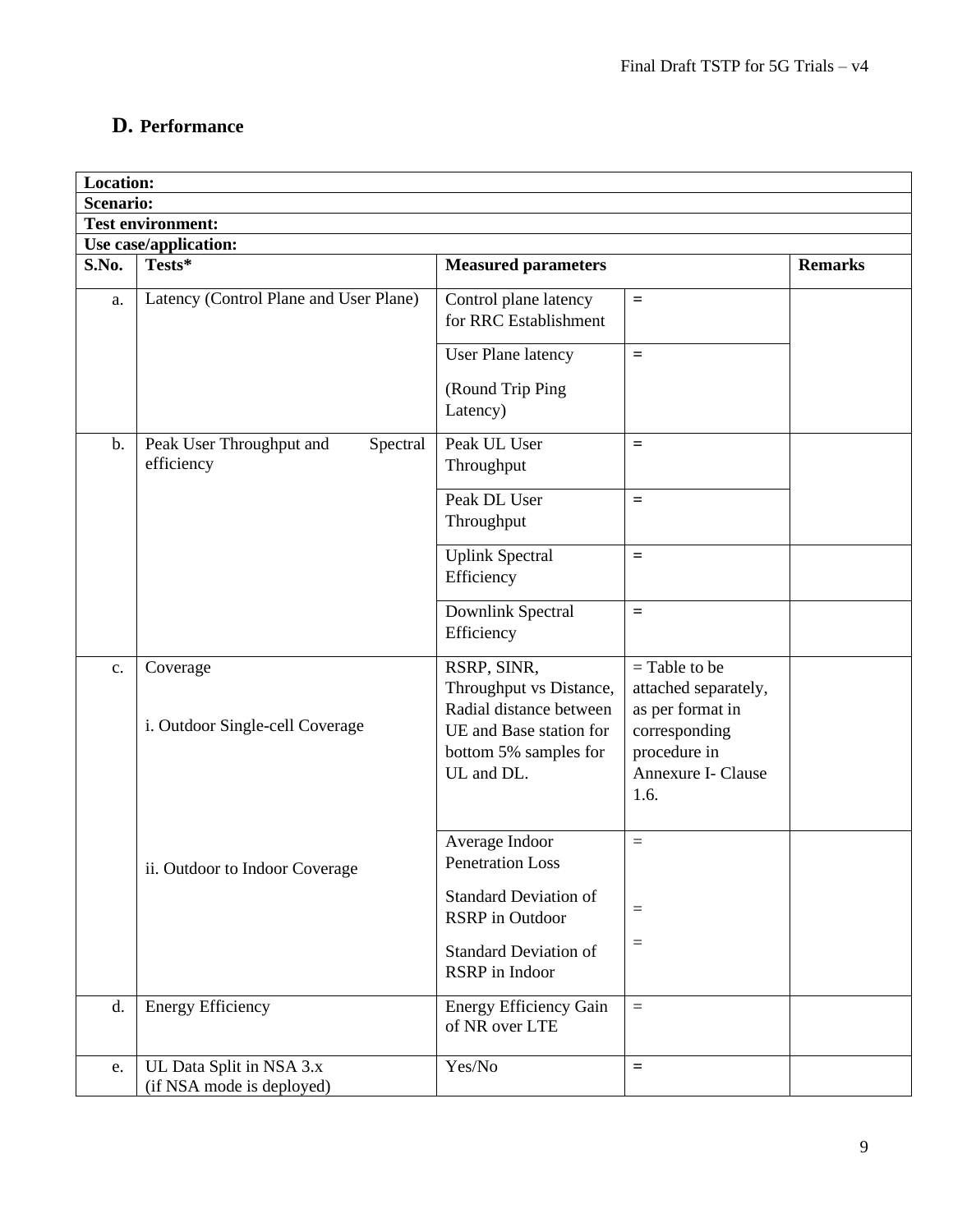**\* [Note: Test procedure is as per Annexure-I]**

**Signed by <Authorised representative of** *TSP- >* **Signed by** *<LSA- >*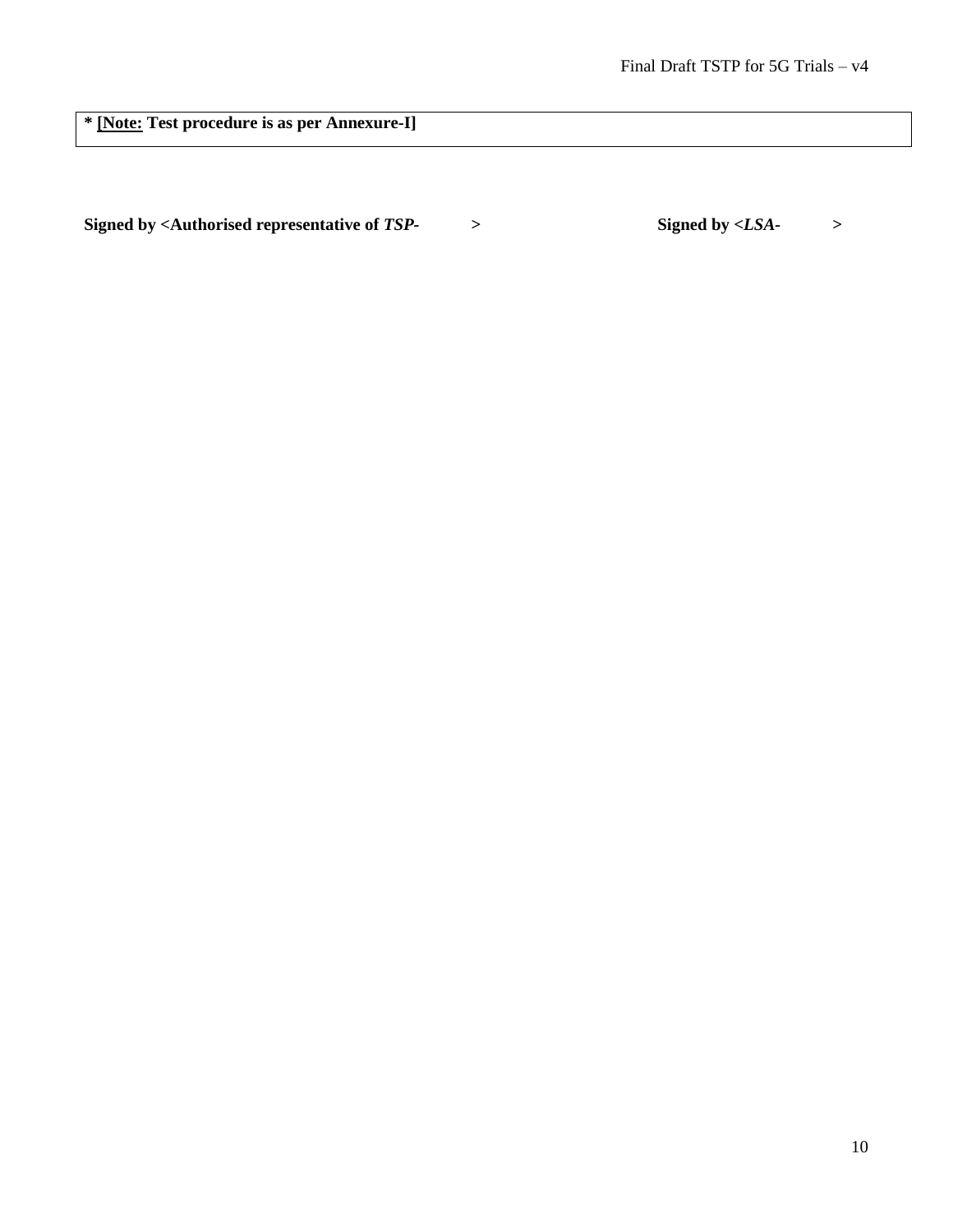## **5 Security**

Lawful Interception capabilities in Core (SA or NS

A mode to be indicated)

- i. Control plane
- ii. User plane

#### **Test Outcome**

The lawful interception can be shown to the LEAs as per the existing methods used in LSA.

\* The list of parameters to be noted for 5G trials has been shared separately to the LSAs.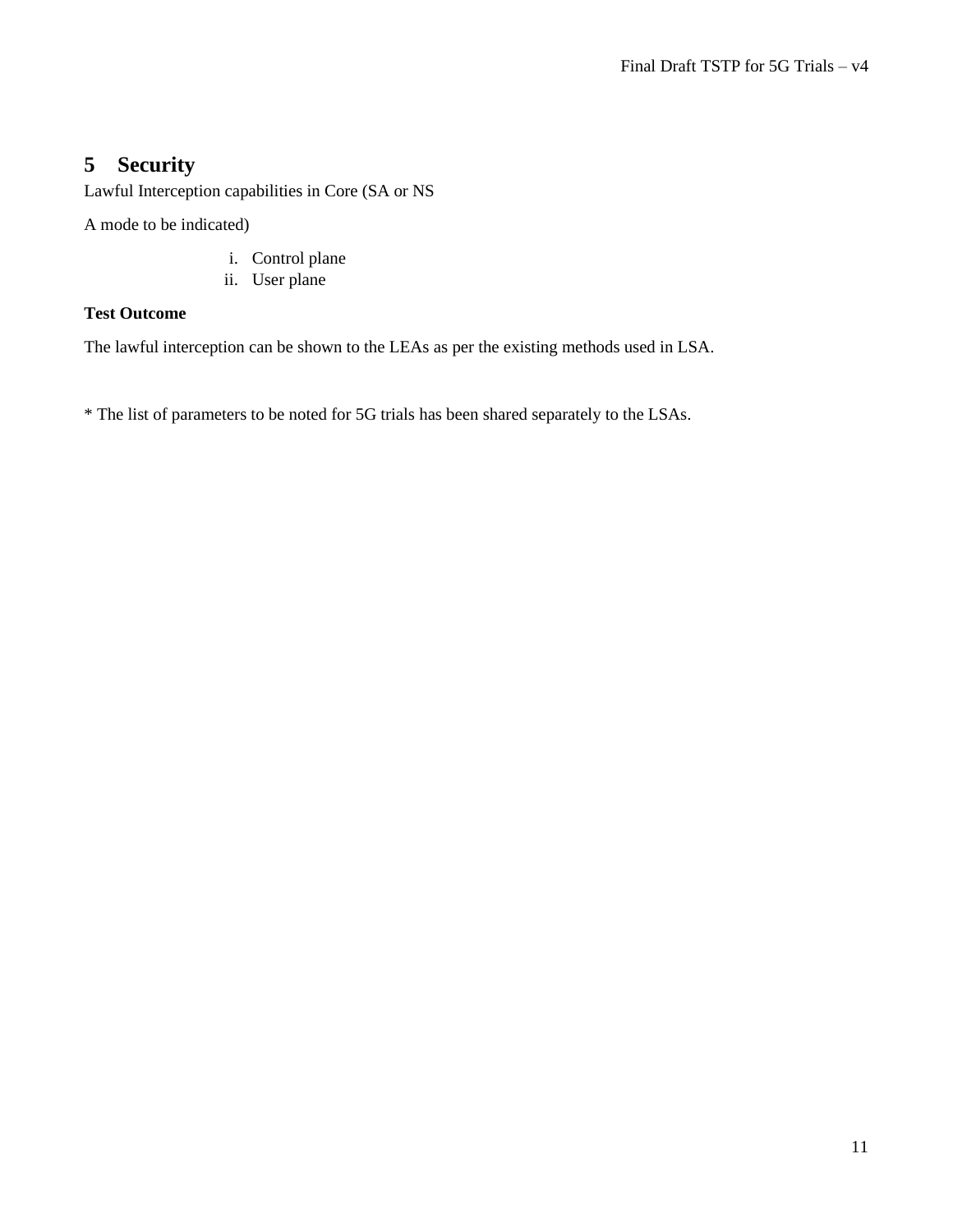#### **Annexure I**

#### **Test Procedures for given parameters**

- 1. Functional tests
- 2. Application Tests
- 3. Mobility between different network technology 4G , 5G and 5Gi
- 4. Latency (Control Plane and User Plane)
- 5. User Throughput (Peak and Average) and Spectral efficiency
- 6. Coverage
- 7. UL data split in NSA 3.x, (*If shown in the trial*)

#### **1.1 Functional Tests**

| <b>Test Title</b>                              | Basic 5G/5Gi network demonstration through Functional tests                                                                                                                                                                                                                                                                                                                                                                                |
|------------------------------------------------|--------------------------------------------------------------------------------------------------------------------------------------------------------------------------------------------------------------------------------------------------------------------------------------------------------------------------------------------------------------------------------------------------------------------------------------------|
| <b>Test</b><br>Objective                       | To Connect 5G/5Gi device for Network access                                                                                                                                                                                                                                                                                                                                                                                                |
| Pre-<br><b>Condition</b>                       | LTE eNB (if NSA mode), 5G/5Gi base station on air<br>5G/5Gi UE<br>$2^{\circ}$<br>EPC/5GC<br>$\mathcal{F}$<br><b>SIM</b><br>$\mathbf{4}$ .                                                                                                                                                                                                                                                                                                  |
| <b>Test</b><br><b>Execution</b><br><b>Step</b> | Connect the Phone to a Drive Test Tool or a Diagnostic Manager like QXDM tool or<br>enable logging of Layer 3 messages from appropriate network nodes.<br>Turn on the UE and let it connect to the 5G/5Gi network.<br>2.<br>Submit the RRC and NAS Layer Messaging logs from the network as the UE tries to<br>3.<br>Register to the 5G/5Gi Core network and establish PDU Session for the functional<br>tests (from Section 4.A: $a-j$ ). |
| <b>Test</b><br>outcome                         | The phone connects successfully to the 5G/5Gi network.                                                                                                                                                                                                                                                                                                                                                                                     |

#### **1.2 Application Tests**

| <b>Test Title</b>        | Basic 5G/5G network demonstration by showing the various applications                     |
|--------------------------|-------------------------------------------------------------------------------------------|
| <b>Test</b><br>Objective | To check that various applications work in the 5G/5Gi network                             |
| Pre-                     | 1. LTE eNB (if NSA mode), 5G/5Gi base station on air                                      |
| <b>Condition</b>         | 5G/5Gi UE                                                                                 |
|                          | $3.$ EPC/5GC                                                                              |
|                          | <b>SIM</b><br>$\overline{4}$                                                              |
| <b>Test</b>              | 1. Register / Attach the UE to the network and ensure that the PDU Session is established |
| <b>Execution</b>         | and IP Address is acquired by the phone.                                                  |
| <b>Step</b>              | 2. Open the Android / iOS App for a specific test or a Web Browser on the phone           |
|                          | 3. Access the application and wherever possible measure the download / upload speeds /    |
|                          | times and also note down the type of content UHD/HD/SD etc.                               |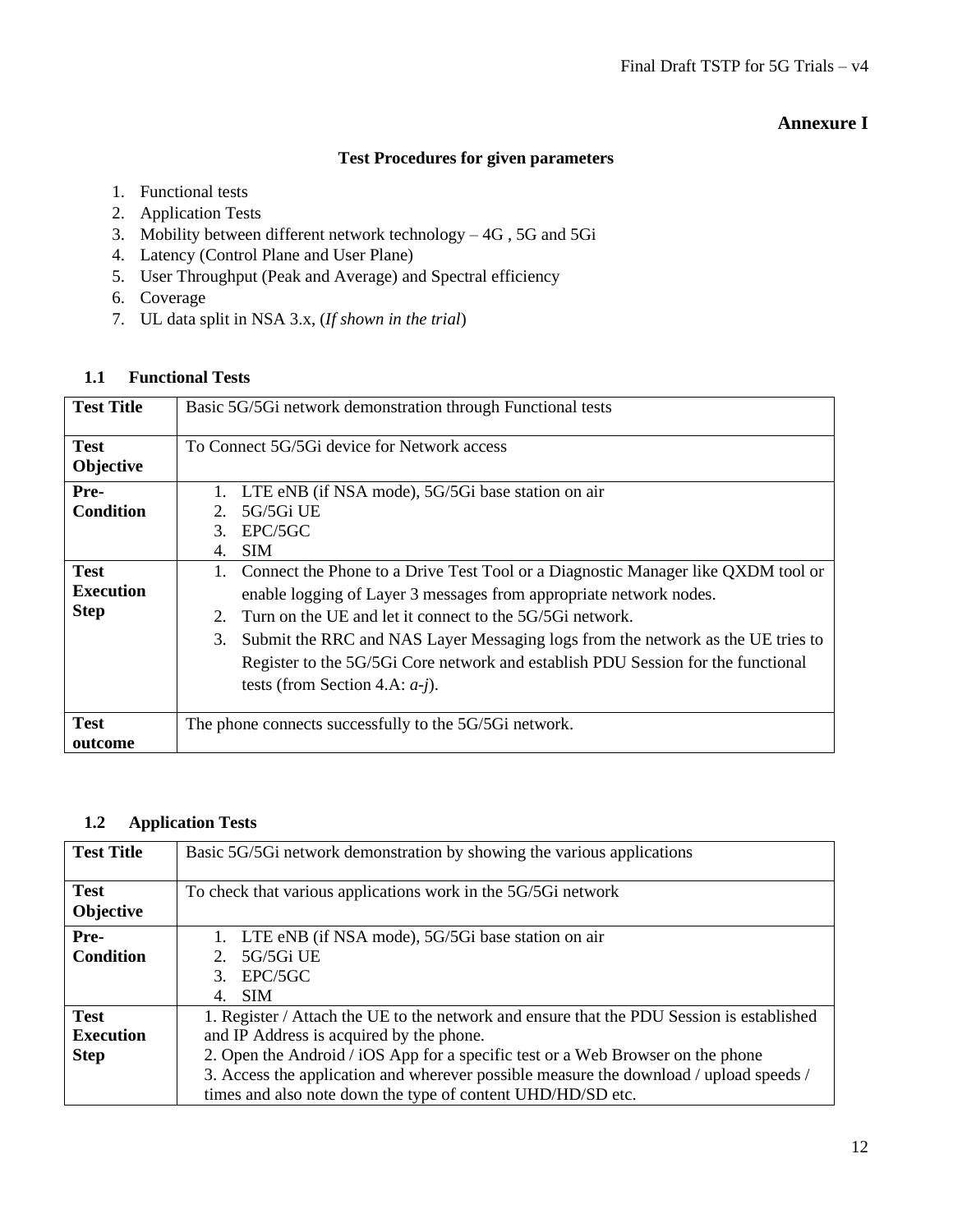|             | 4. Check that there are no video stalls / degradation of video resolution when testing video<br>streaming applications. |
|-------------|-------------------------------------------------------------------------------------------------------------------------|
| <b>Test</b> | 1. All applications listed in the test cases are accessible with 100% success                                           |
| outcome     | 2. There is no video stalling even for $4K - UHD$ video                                                                 |
|             | 3. Live Streaming content does not suffer from any stalls or lags.                                                      |
|             | 4. HD Video Streaming can be streamed in uplink without any glitches or downgrade of<br>resolution.                     |
|             | 5. Video meeting experience is seamless with good video quality and real time meeting                                   |
|             | collaboration experience.                                                                                               |
|             |                                                                                                                         |

## **1.3 Mobility**

### **1.3.1 Mobility in 5G**

| <b>Test Title</b>                              | Mobility in 5G                                                                                                                                                                                                                                                                                                                                                                                                                                                                                                                                                                                                                                                                                                                                                                                                                                                                                                                                                                                                           |  |  |
|------------------------------------------------|--------------------------------------------------------------------------------------------------------------------------------------------------------------------------------------------------------------------------------------------------------------------------------------------------------------------------------------------------------------------------------------------------------------------------------------------------------------------------------------------------------------------------------------------------------------------------------------------------------------------------------------------------------------------------------------------------------------------------------------------------------------------------------------------------------------------------------------------------------------------------------------------------------------------------------------------------------------------------------------------------------------------------|--|--|
| <b>Test</b><br>Objective                       | To check that the service is continuous across LTE R15 MeNB, 5G SgNB, 5G gNB                                                                                                                                                                                                                                                                                                                                                                                                                                                                                                                                                                                                                                                                                                                                                                                                                                                                                                                                             |  |  |
| Pre-<br><b>Condition</b>                       | 1. LTE eNB, 5G gNB on air<br>5G UE<br>2.<br>3. Interface tracing tools (Wireshark)<br>UE logging tools (e.g. QXDM) or Layer 3 RRC messages from the network side.<br>4.                                                                                                                                                                                                                                                                                                                                                                                                                                                                                                                                                                                                                                                                                                                                                                                                                                                  |  |  |
| <b>Test</b><br><b>Execution</b><br><b>Step</b> | 5G gNB and UE are up and running<br>1.<br>UE is connected to the Cell A (serving cell, LTE).<br>2.<br>Connect the Phone to a Drive Test Tool or a Diagnostic Manager like QXDM tool or<br>3.<br>enable logging of Layer 3 messages from appropriate network nodes.<br>4. Drive through coverage overlap region between Cell A (4G) and Cell B (5G). Here,<br>Cell A (4G) is Master node (MeNB) (Release 15) with Cell B (5G) as Secondary<br>node (SgNB).<br>For the case of SA, both Cell A and Cell B will be 5G gNB.<br>5. From the RRC messages from the base station, it can be checked if Idle mode<br>mobility/Connected mode mobility occurs.<br>The RRC and NAS Layer Messaging from the network as the UE tries to register to<br>6.<br>the cell B due to mobility event are logged.<br>7. In case of idle mode mobility, the apps/calls are successfully initiated at cell A and<br>again at cell B. In case of connected mode mobility, the call/app sustains through the<br>handover from cell A to cell B. |  |  |
| <b>Test</b><br>outcome                         | The mobility event occurs successfully and the KPIs mentioned in the Section B- Measured<br>parameters are noted.                                                                                                                                                                                                                                                                                                                                                                                                                                                                                                                                                                                                                                                                                                                                                                                                                                                                                                        |  |  |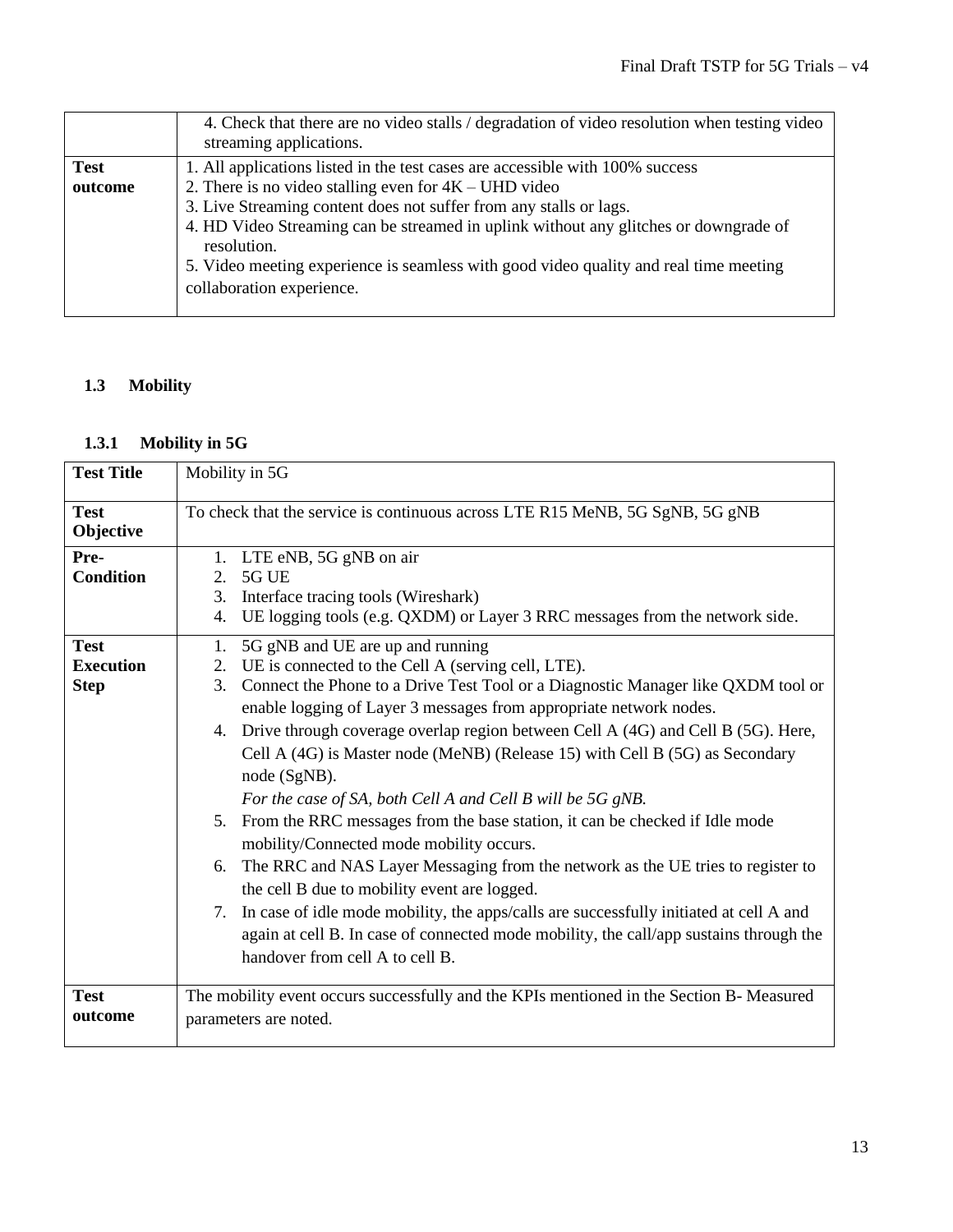| <b>Test Title</b>                              | Mobility in 5Gi                                                                                                                                                                                                                                                                                                                                                                                                                                                                                                                                                                                                                                                                                                                                                                                                                                                                                                                                                         |  |  |
|------------------------------------------------|-------------------------------------------------------------------------------------------------------------------------------------------------------------------------------------------------------------------------------------------------------------------------------------------------------------------------------------------------------------------------------------------------------------------------------------------------------------------------------------------------------------------------------------------------------------------------------------------------------------------------------------------------------------------------------------------------------------------------------------------------------------------------------------------------------------------------------------------------------------------------------------------------------------------------------------------------------------------------|--|--|
| <b>Test</b><br>Objective                       | To check that the service is continuous across LTE R15 eNB, 5Gi base station                                                                                                                                                                                                                                                                                                                                                                                                                                                                                                                                                                                                                                                                                                                                                                                                                                                                                            |  |  |
| Pre-<br><b>Condition</b>                       | LTE eNB, 5Gi Base Station on air<br>2.<br><b>UE</b><br>Interface tracing tools (Wireshark)<br>3.<br>UE logging tools (e.g. QXDM) or Layer 3 RRC messages from the network side.<br>4.                                                                                                                                                                                                                                                                                                                                                                                                                                                                                                                                                                                                                                                                                                                                                                                   |  |  |
| <b>Test</b><br><b>Execution</b><br><b>Step</b> | 1. 5Gi base station and 5Gi UE are up and running<br>5Gi UE is connected to the Cell A (serving cell, LTE).<br>2. Connect the Phone to a Drive Test Tool or a Diagnostic Manager like QXDM tool or<br>enable logging of Layer 3 messages from appropriate network nodes.<br>Drive through coverage overlap region between Cell A (4G) and Cell B (5Gi Cell).<br>8.<br>Here, Cell A (4G) is Master node (MeNB) (Release 15) with Cell B (5Gi) as<br>Secondary node.<br>From the RRC messages from the base station, it can be checked if Idle mode<br>3.<br>mobility/Connected mode mobility occurs.<br>The RRC and NAS Layer Messaging from the network as the UE tries to register to<br>4.<br>the cell B due to mobility event are logged.<br>In case of idle mode mobility, the call/app are successfully initiated at cell A and<br>5.<br>again at cell B. In case of connected mode mobility, the call/app sustains through the<br>handover from cell A to cell B. |  |  |
| <b>Test</b><br>outcome                         | The mobility event occurs successfully and the KPIs mentioned in the Section B- Measured<br>parameters are noted.                                                                                                                                                                                                                                                                                                                                                                                                                                                                                                                                                                                                                                                                                                                                                                                                                                                       |  |  |

### **1.3.3 Mobility 5G to 5Gi**

| <b>Test Title</b>        | Mobility between 5G and 5Gi                                                           |  |  |
|--------------------------|---------------------------------------------------------------------------------------|--|--|
| <b>Test</b><br>Objective | To check that the service is continuous across 5G, 5Gi                                |  |  |
| Pre-                     | LTE eNB, 5G gNB, 5Gi Base Station on air<br>1.                                        |  |  |
| <b>Condition</b>         | 2. UE                                                                                 |  |  |
|                          | Interface tracing tools (Wireshark)<br>3.                                             |  |  |
|                          | UE logging tools (e.g. QXDM) or Layer 3 RRC messages from the network side.<br>4.     |  |  |
| <b>Test</b>              | 5GNB/5Gi base station and UE are up and running<br>1.                                 |  |  |
| <b>Execution</b>         | UE is connected to the Cell A (serving cell, 5G gNB)<br>2.                            |  |  |
| <b>Step</b>              | Connect the Phone to Diagnostic Manager like QXDM tool or use a Drive Test Tool<br>3. |  |  |
|                          | or enable logging of Layer 3 messages from appropriate network nodes.                 |  |  |
|                          | Drive through coverage overlap region between Cell A (5G gNB) and Cell B (5Gi<br>4.   |  |  |
|                          | Base station).                                                                        |  |  |
|                          | 5. From the RRC messages from the base station, it can be checked if Idle mode        |  |  |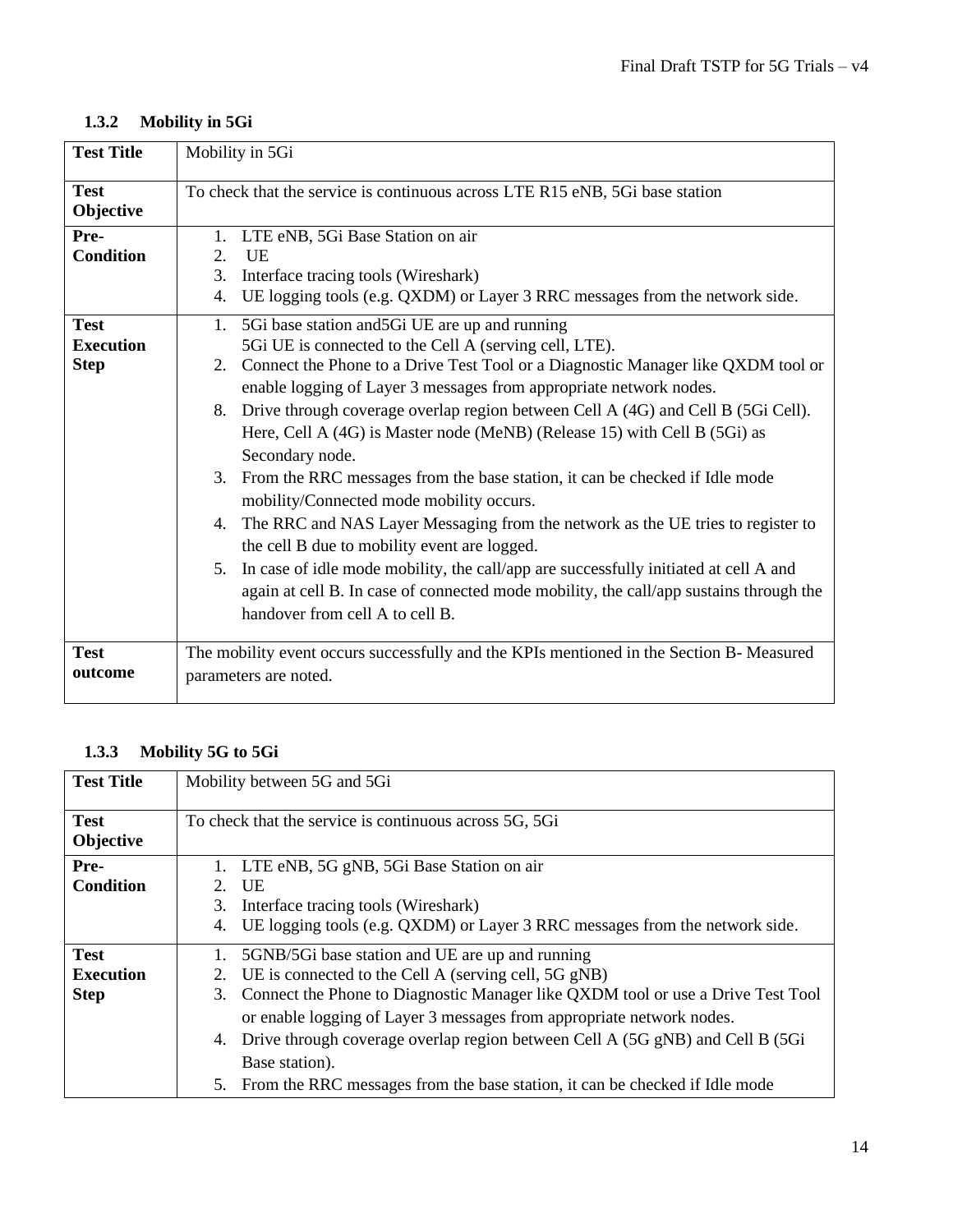|             | mobility/Connected mode mobility occurs.                                                  |
|-------------|-------------------------------------------------------------------------------------------|
|             | 6. Note down the RRC and NAS Layer Messaging from the network as the UE tries to          |
|             | register to the cell B due to mobility event.                                             |
|             | 7. In case of idle mode mobility, the apps/calls are successfully initiated at cell A and |
|             | again at cell B. In case of connected mode mobility, the call/app sustains through the    |
|             | handover from cell A to cell B.                                                           |
|             |                                                                                           |
| <b>Test</b> | The mobility event occurs successfully and the KPIs mentioned in the Section B- Measured  |
| outcome     | parameters are noted.                                                                     |
|             |                                                                                           |

## **1.4 Latency**

### **1.4.1 Control plane latency for the UEs in 5G /5Gi**

| <b>Test Title</b>        | Service access time from idle to connected mode*                                                                                 |  |  |
|--------------------------|----------------------------------------------------------------------------------------------------------------------------------|--|--|
| <b>Test</b><br>Objective | Measure the time from the 4G preamble is sent until the 5G/5Gi RACH procedure is<br>successful and RRC Connection is established |  |  |
|                          |                                                                                                                                  |  |  |
| <b>Test</b>              | LTE eNB (NSA if used), 5G gNB/5Gi Base Station and active on air                                                                 |  |  |
| <b>Environment</b>       |                                                                                                                                  |  |  |
| <b>Test</b>              | 1. LTE eNB, 5G NB/5Gi Base Station on AIR                                                                                        |  |  |
| parameter                | 2. UE                                                                                                                            |  |  |
|                          | 3.<br>5G/5Gi interface tracing tools (Wireshark)                                                                                 |  |  |
| and Tools                | 4. UE logging tools (e.g. QXDM) or Layer 3 RRC messages from the network side                                                    |  |  |
| Pre-                     | LTE eNB, 5G NB cell/5Gi Base Station on air                                                                                      |  |  |
| <b>Condition</b>         |                                                                                                                                  |  |  |
| <b>Test</b>              | 1. Initiate data session from the 5G/5Gi UE                                                                                      |  |  |
| <b>Execution</b>         | From UE logs capture the timestamp when the preamble is sent or timestamp from<br>2.                                             |  |  |
| <b>Steps</b>             | RRC setup request message log is noted.                                                                                          |  |  |
|                          | 3. UE has successfully received the information required to trigger the 5G random<br>access procedure via RRC message.           |  |  |
|                          | 4. UE triggers the random-access procedure over NR air interface                                                                 |  |  |
|                          | 5G/5Gi RACH procedure is successful<br>5.                                                                                        |  |  |
|                          | From UE logs capture the timestamp when the 5G/5Gi RACH is successfully<br>6.                                                    |  |  |
|                          | completed and RRC Setup is competed or timestamp from RRC message log is<br>noted.                                               |  |  |
|                          | The time difference between RRC Setup Complete received by the UE and first<br>7.                                                |  |  |
|                          | preamble sent by UE can be measured as Control Plane latency.                                                                    |  |  |
| <b>Test</b>              | The control plane latency is noted.                                                                                              |  |  |
| <b>Outcome</b>           |                                                                                                                                  |  |  |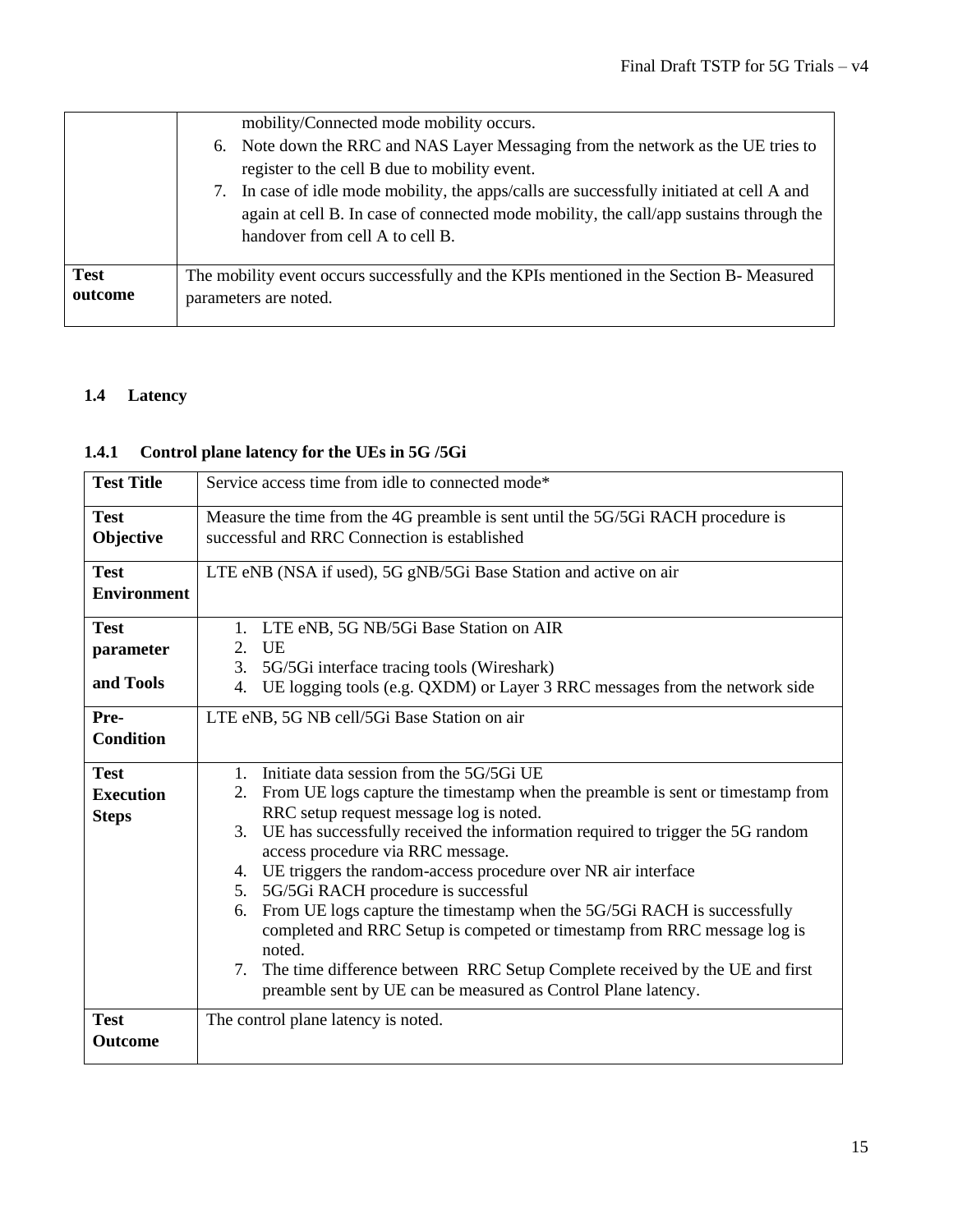## **1.4.2 User plane latency for the UEs in 5G /5Gi**

| <b>Test Title</b>                               | Latency when the device is in RRC active mode                                                                                                                                                    |  |  |
|-------------------------------------------------|--------------------------------------------------------------------------------------------------------------------------------------------------------------------------------------------------|--|--|
| <b>Test</b><br>Objective                        | Measure the time from the data packet is sent to when the response comes back                                                                                                                    |  |  |
| <b>Test</b><br><b>Environment</b>               | LTE eNB (NSA if used), 5G gNB/5Gi Base Station and active on air                                                                                                                                 |  |  |
| <b>Test</b><br>parameter<br>and Tools           | LTE eNB, 5G NB/5Gi base station on AIR<br><b>UE</b><br>$2^{\circ}$<br>5G/5Gi interface tracing tools (Wireshark)<br>3.<br>UE logging tools (e.g. QXDM) or app on UE that measures latency<br>4.  |  |  |
| Pre-<br><b>Condition</b>                        | LTE eNB, 5G/ 5Gi base station on air                                                                                                                                                             |  |  |
| <b>Test</b><br><b>Execution</b><br><b>Steps</b> | Initiate data session from the UE<br>Send user data in RRC connected mode use app on phone to ping test server and<br>2.<br>measure average round drip user plane latency over 1000 ping packets |  |  |
| <b>Test</b><br><b>Outcome</b>                   | The user plane latency is noted.                                                                                                                                                                 |  |  |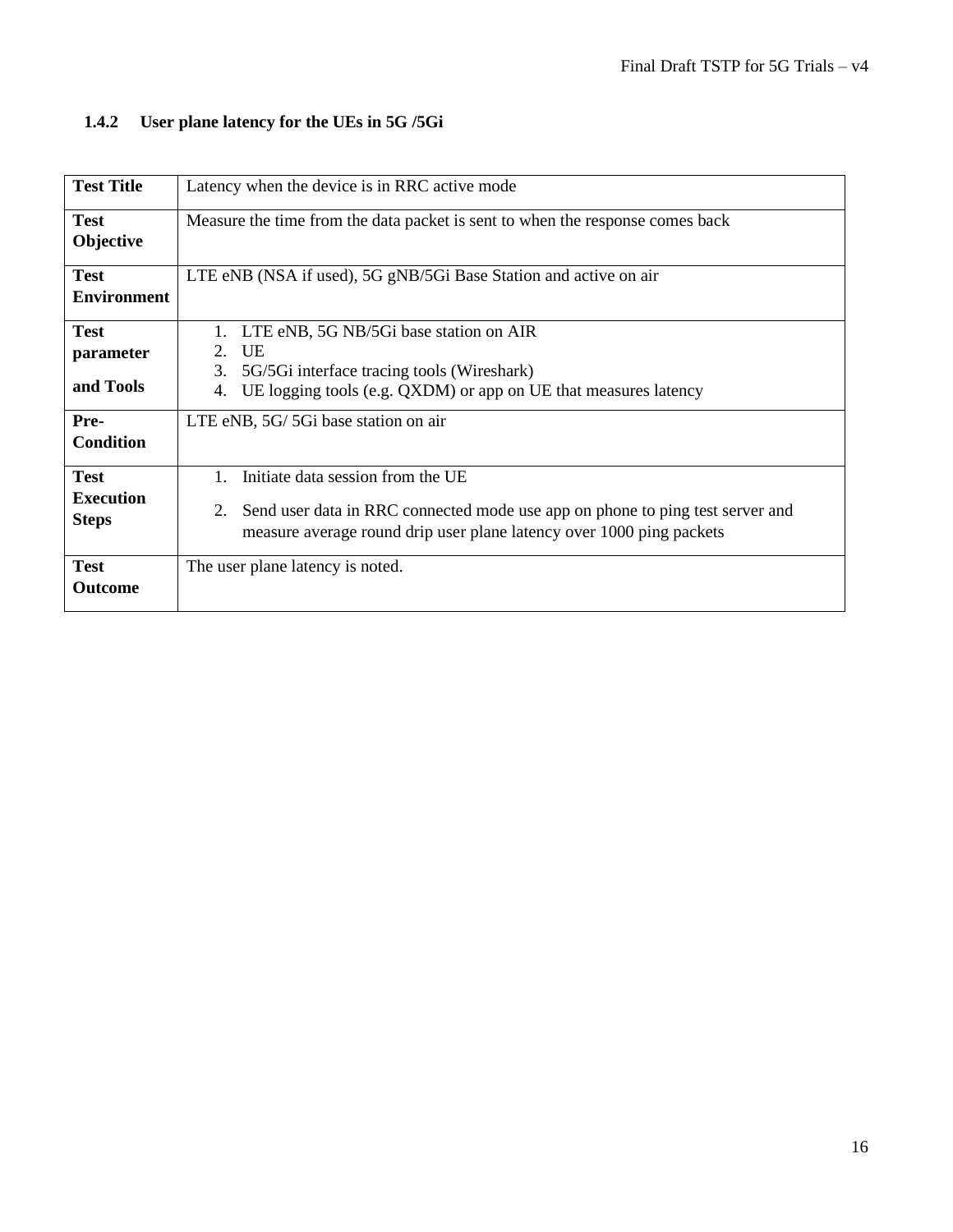## **1.5 Downlink and uplink throughput for 5G/5Gi UE and Spectral Efficiency**

| <b>Test Title</b>                 | 5G NR Downlink throughput                                                                                                                                                                                                                                                                                                                                                                                                                                                                                                                                                                                                                                                                                                                                                                                                                                                                                                                                                                                                                                                                                                          |  |  |
|-----------------------------------|------------------------------------------------------------------------------------------------------------------------------------------------------------------------------------------------------------------------------------------------------------------------------------------------------------------------------------------------------------------------------------------------------------------------------------------------------------------------------------------------------------------------------------------------------------------------------------------------------------------------------------------------------------------------------------------------------------------------------------------------------------------------------------------------------------------------------------------------------------------------------------------------------------------------------------------------------------------------------------------------------------------------------------------------------------------------------------------------------------------------------------|--|--|
| <b>Test Objective</b>             | The test measures the peak downlink throughput                                                                                                                                                                                                                                                                                                                                                                                                                                                                                                                                                                                                                                                                                                                                                                                                                                                                                                                                                                                                                                                                                     |  |  |
| <b>Test</b><br><b>Environment</b> | 5gNB/5Gi Base Station, LTE eNB (if NSA), EPC/5GC, UE                                                                                                                                                                                                                                                                                                                                                                                                                                                                                                                                                                                                                                                                                                                                                                                                                                                                                                                                                                                                                                                                               |  |  |
| <b>Test equipment</b>             | 1. LTE eNB, 5G NB/5Gi Base Station on AIR<br>2. UE                                                                                                                                                                                                                                                                                                                                                                                                                                                                                                                                                                                                                                                                                                                                                                                                                                                                                                                                                                                                                                                                                 |  |  |
| and Tools                         | 3. Traffic generator (e.g. Iperf or FTP server)<br>4. UE logging tools (e.g. QXDM) or logs from the network<br>Throughput measurement applications (e.g. Ookla speed test, NetPerSec)<br>5.                                                                                                                                                                                                                                                                                                                                                                                                                                                                                                                                                                                                                                                                                                                                                                                                                                                                                                                                        |  |  |
| <b>Pre-Condition</b>              | 1. LTE eNB is up and running<br>5G gNB/5Gi Base Station is up running, cell is one-air<br>2.<br>3. EPC/5GC is up and running<br>4. X2 link is setup between LTE eNB and 5G gNB/5Gi base station                                                                                                                                                                                                                                                                                                                                                                                                                                                                                                                                                                                                                                                                                                                                                                                                                                                                                                                                    |  |  |
| <b>Test Execution</b>             | Peak Downlink throughput                                                                                                                                                                                                                                                                                                                                                                                                                                                                                                                                                                                                                                                                                                                                                                                                                                                                                                                                                                                                                                                                                                           |  |  |
| <b>Steps</b>                      | 5G gNB/5Gi base station and UE are up and running<br>1.<br>Maximum achievable DL/UL data rate measured in the field environment, with only<br>2.<br>one UE in the cell under test, positioned in the ideal radio conditions and no other<br>UEs placed in the surrounding cells. Peak rate test should be executed in stationary<br>scenario. The UE under test is attached to the cell<br>TSP can choose location as per most suitable for maximum throughput<br>3.<br>Identify a location(s) where highest data rate in the DL can be attained with stability.<br>4.<br>Start DL data transfer and measure it using app/ from network KPI.<br>5.<br>The UE receives data with DL throughput. Also record the corresponding resources<br>6.<br>(bandwidth) assigned to the user from the network logs.<br>7. Instantaneous peak throughput during the course of the data session will be termed<br>as" Peak Throughput'<br>8. If massive MIMO is deployed, relevant number of UEs to maximise the cell<br>throughput to be deployed at different locations and the UE_DL_Throughput_1+<br>UE_DL_Throughput_2+ UE_DL_Throughput_x. |  |  |
|                                   | <b>Spectral Efficiency</b>                                                                                                                                                                                                                                                                                                                                                                                                                                                                                                                                                                                                                                                                                                                                                                                                                                                                                                                                                                                                                                                                                                         |  |  |
|                                   | Divide the peak user throughput (from point 7 or 8) by Bandwidth assigned to user to<br>get Peak spectral efficiency for DL.                                                                                                                                                                                                                                                                                                                                                                                                                                                                                                                                                                                                                                                                                                                                                                                                                                                                                                                                                                                                       |  |  |
| <b>Test Outcome</b>               | i) Peak Downlink throughput and peak spectral efficiency is noted.                                                                                                                                                                                                                                                                                                                                                                                                                                                                                                                                                                                                                                                                                                                                                                                                                                                                                                                                                                                                                                                                 |  |  |
|                                   | ii) If massive MIMO is deployed, the UE DL Throughput $1 + \text{UE}$ DL Throughput $2$ +<br>$UE\_DL$ Throughput $\bar{x}$ is noted. This is used to calculate the peak spectral efficiency for DL<br>and is noted.                                                                                                                                                                                                                                                                                                                                                                                                                                                                                                                                                                                                                                                                                                                                                                                                                                                                                                                |  |  |

**1.5.1** Peak Downlink throughput Peak and Spectral Efficiency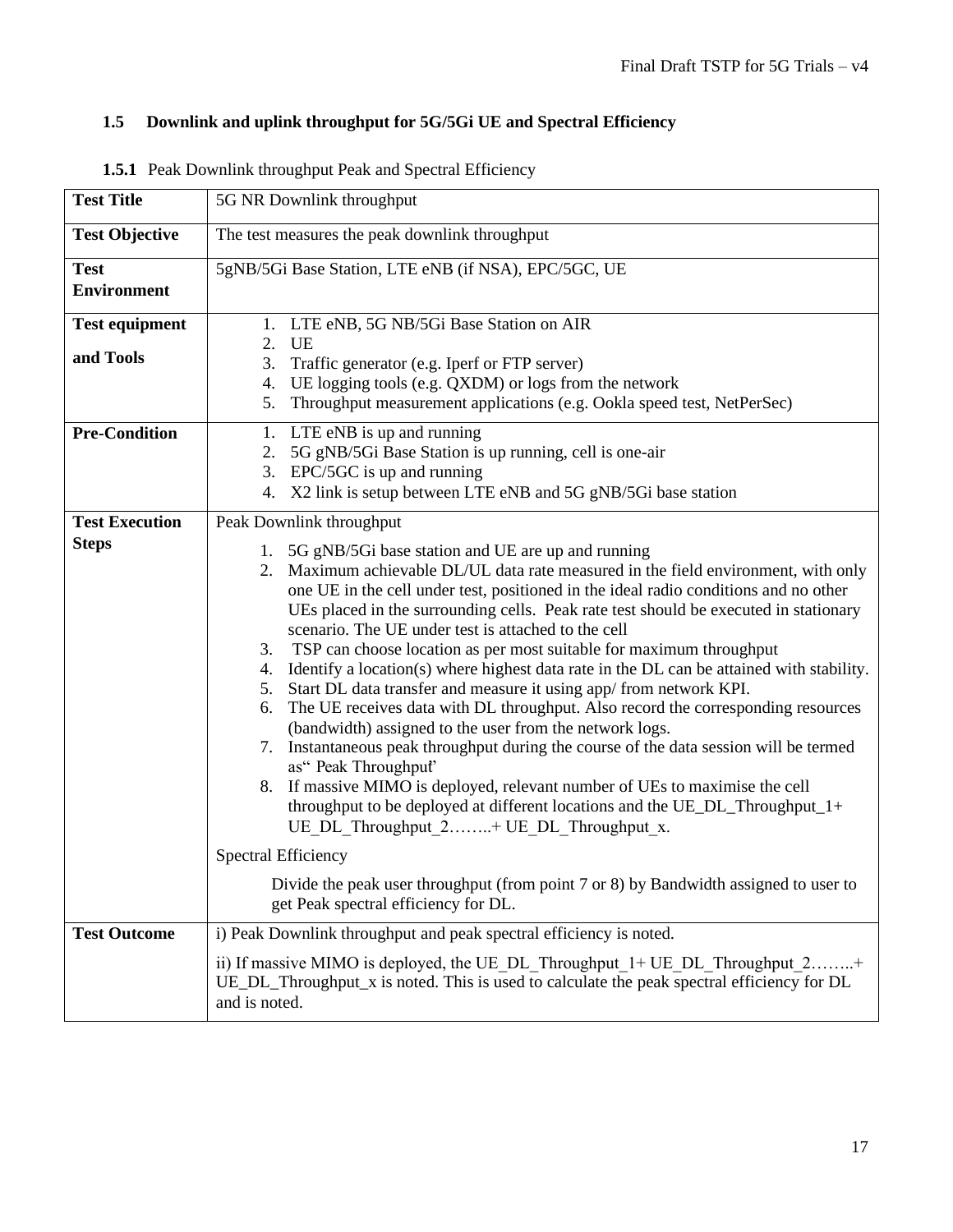|  |  |  | 1.5.2 Peak Uplink throughput and Spectral Efficiency |  |  |
|--|--|--|------------------------------------------------------|--|--|
|--|--|--|------------------------------------------------------|--|--|

| <b>Test Title</b>                     | 5G NR Uplink throughput                                                                                                                                                                                                                                                                                                                                                                                                                                                                                                                                                                                                                                                                                                                                                                                                                                                                                                                                                                                                                                                                                                                                               |  |  |
|---------------------------------------|-----------------------------------------------------------------------------------------------------------------------------------------------------------------------------------------------------------------------------------------------------------------------------------------------------------------------------------------------------------------------------------------------------------------------------------------------------------------------------------------------------------------------------------------------------------------------------------------------------------------------------------------------------------------------------------------------------------------------------------------------------------------------------------------------------------------------------------------------------------------------------------------------------------------------------------------------------------------------------------------------------------------------------------------------------------------------------------------------------------------------------------------------------------------------|--|--|
| <b>Test Objective</b>                 | The test measures the peak uplink throughput                                                                                                                                                                                                                                                                                                                                                                                                                                                                                                                                                                                                                                                                                                                                                                                                                                                                                                                                                                                                                                                                                                                          |  |  |
| <b>Test</b><br><b>Environment</b>     | 5gNB/5Gi Base Station, LTE eNB, EPC/5GC, UE                                                                                                                                                                                                                                                                                                                                                                                                                                                                                                                                                                                                                                                                                                                                                                                                                                                                                                                                                                                                                                                                                                                           |  |  |
| <b>Test equipment</b><br>and Tools    | 1. LTE eNB, 5G NB/5Gi Base Station on AIR<br>5G/5Gi UE<br>2.<br>3. Traffic generator (e.g. Iperf or FTP server)<br>4. UE logging tools (e.g. QXDM) or logs from the network<br>5.<br>Throughput measurement applications (e.g. Ookla speed test, NetPerSec)                                                                                                                                                                                                                                                                                                                                                                                                                                                                                                                                                                                                                                                                                                                                                                                                                                                                                                           |  |  |
| <b>Pre-Condition</b>                  | 1. LTE eNB is up and running<br>5G gNB/5Gi Base Station is up running, cell is one-air<br>2.<br>EPC/5GC is up and running<br>3.<br>X2 link is setup between LTE eNB and 5G gNB/5Gi base station<br>4.                                                                                                                                                                                                                                                                                                                                                                                                                                                                                                                                                                                                                                                                                                                                                                                                                                                                                                                                                                 |  |  |
| <b>Test Execution</b><br><b>Steps</b> | Peak Uplink throughput<br>1. 5G gNB/5Gi base station and UE are up and running<br>2. Maximum achievable UL data rate measured in the field environment, with only one<br>UE in the cell under test, positioned in the ideal radio conditions and no other UEs<br>placed in the surrounding cells. Peak rate test should be executed in stationary<br>scenario. The UE under test is attached to the cell<br>TSP can choose location that is most suitable for maximum throughput<br>3.<br>4. Identify a location(s) where highest data rate in the UL can be attained with stability.<br>5. Start UL data transfer and measure it using app/from network KPI.<br>5G gNB/5Gi base station receives data with an UL throughput. Also record the<br>6.<br>corresponding resources (bandwidth) assigned to the user from the network logs.<br>7. Instantaneous peak throughput during the course of the data session will be termed<br>as" Peak Throughput'.<br>If massive MIMO is deployed, relevant number of UEs to maximise the cell<br>8.<br>throughput to be deployed at different locations and the UE_UL_Throughput_1+<br>UE UL Throughput 2+ UE UL Throughput x. |  |  |
|                                       | Peak spectral efficiency<br>Divide the peak user throughput (from point 7 or 8) by Bandwidth assigned to user to                                                                                                                                                                                                                                                                                                                                                                                                                                                                                                                                                                                                                                                                                                                                                                                                                                                                                                                                                                                                                                                      |  |  |
|                                       | get Peak spectral efficiency for UL.                                                                                                                                                                                                                                                                                                                                                                                                                                                                                                                                                                                                                                                                                                                                                                                                                                                                                                                                                                                                                                                                                                                                  |  |  |
| <b>Test Outcome</b>                   | i) Peak Uplink throughput is noted and peak spectral efficiency.<br>ii) If massive MIMO is deployed, the UE UL Throughput_1+ UE_UL_Throughput_2+<br>UE_UL_Throughput_x is noted. This is used to calculate the peak spectral efficiency for UL<br>and is noted.                                                                                                                                                                                                                                                                                                                                                                                                                                                                                                                                                                                                                                                                                                                                                                                                                                                                                                       |  |  |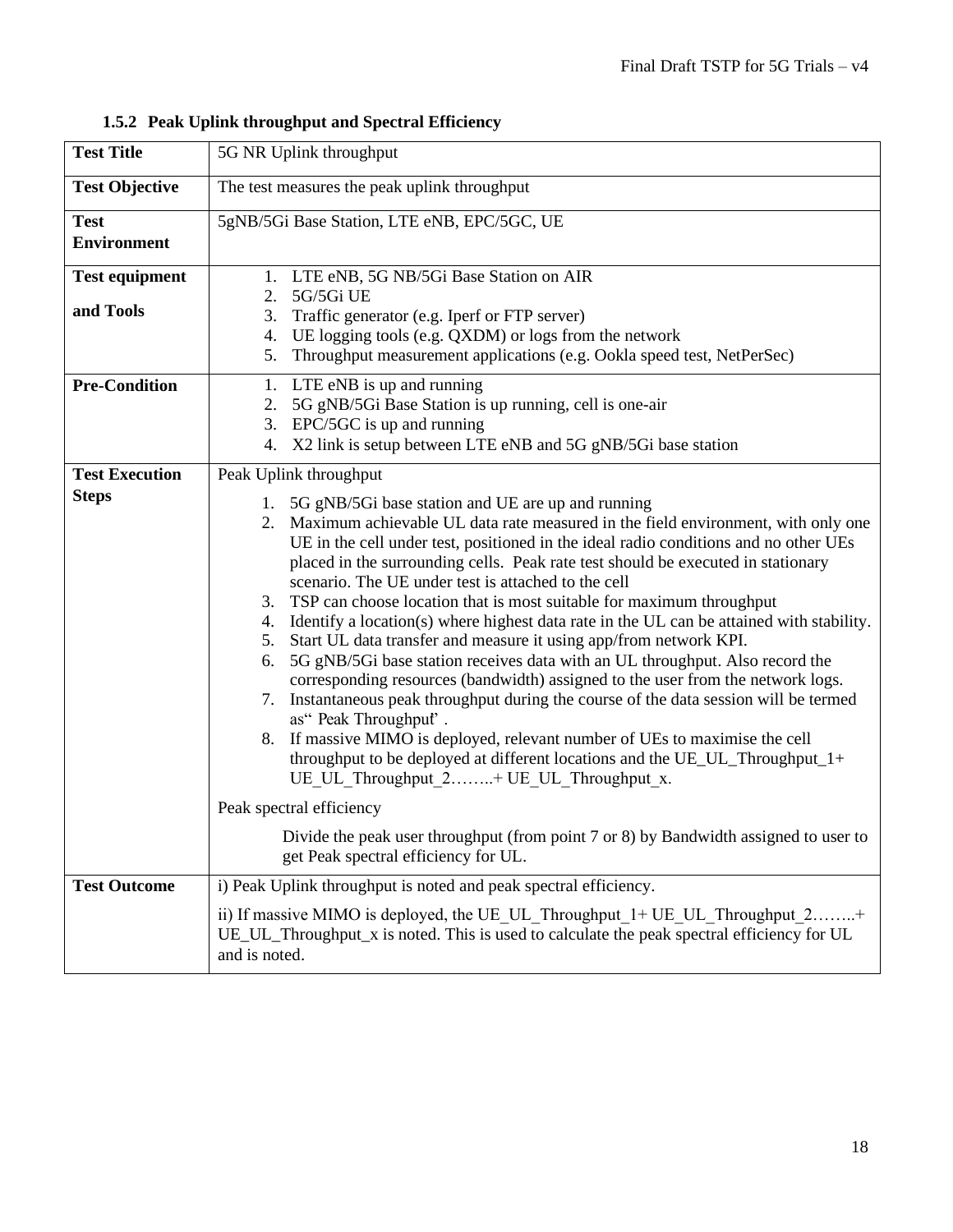## **1.6 Coverage**

## **1.6.1 Outdoor Single-cell Coverage**

| <b>Test Title</b>                               | <b>Outdoor Single-cell Coverage</b>                                                                                                                                                                                                                                                                                                                                                                                                                                                                                                                                                                                                                                                                                                                                                                                                                         |  |  |  |
|-------------------------------------------------|-------------------------------------------------------------------------------------------------------------------------------------------------------------------------------------------------------------------------------------------------------------------------------------------------------------------------------------------------------------------------------------------------------------------------------------------------------------------------------------------------------------------------------------------------------------------------------------------------------------------------------------------------------------------------------------------------------------------------------------------------------------------------------------------------------------------------------------------------------------|--|--|--|
| <b>Test</b><br>Objective                        | The coverage performance will be tested in DL, in control and data channels, in terms of both<br>the maximum distances in LOS and NLOS conditions, and the corresponding data rates.                                                                                                                                                                                                                                                                                                                                                                                                                                                                                                                                                                                                                                                                        |  |  |  |
| <b>Test</b><br><b>Environment</b>               | 5G gNB/5Gi Base Station, LTE eNB, EPC/5GC, UE                                                                                                                                                                                                                                                                                                                                                                                                                                                                                                                                                                                                                                                                                                                                                                                                               |  |  |  |
| <b>Test</b><br>equipment<br>and Tools           | 1. LTE eNB, 5G NB/5Gi Base Station on AIR<br>5G/5Gi UE<br>2.<br>Traffic generator (e.g. Iperf or FTP server)<br>3.<br>UE logging tools (e.g. QXDM) or logs from the network<br>4.<br>Throughput measurement applications (e.g. Ookla speed test, NetPerSec)<br>5.                                                                                                                                                                                                                                                                                                                                                                                                                                                                                                                                                                                           |  |  |  |
| Pre-<br><b>Condition</b>                        | 1. LTE eNB is up and running<br>5G gNB/5Gi Base Station is up running, cell is on-air<br>2.<br>EPC/5GC is up and running<br>3.<br>X2 link is setup between LTE eNB and 5G gNB (NSA mode)<br>4.<br>5G/5Gi cell is on.<br>5.<br>Only Single Cell under test is radiating and all other cells are RF Locked so that no<br>6.<br>handovers happen and farthest coverage point can be determined.                                                                                                                                                                                                                                                                                                                                                                                                                                                                |  |  |  |
| <b>Test</b><br><b>Execution</b><br><b>Steps</b> | 5G gNB/ 5Gi Base Station<br>1.<br>Four UEs to be used for testing - Two for DL and Two for UL<br>2.<br>All Four UEs under test are attached to the cell in Good RF (Near Cell)<br>3.<br>DL Data Throughput is started on two UEs designated for DL<br>4.<br>5. UL Data Throughput is started on two UEs designated for UL<br>Drive using all four UEs from Cell Centre to Cell Edge till the point where Radio<br>6.<br>Link Failure is observed and UE disconnects from the Cell. At 5 points in between,<br>measure the RSRP, SINR and throughput versus distance from base station for the<br>downlink.<br>7. Note down the parameters as per table for 5% Edge and 50% Median Samples<br>8. For RSRP corresponding to 5% Edge samples, determine radial distance between<br>gNB Tower and farthest 5% RSRP sample for DL and UL differently.<br>DL UEs: |  |  |  |
|                                                 | UE <sub>2</sub><br>UE <sub>2</sub><br>UE1<br>UE1<br>Aggregate/Average<br>Aggregate/Average<br>Bottom 5% Samples (Cell Edge)<br>50% Median Samples                                                                                                                                                                                                                                                                                                                                                                                                                                                                                                                                                                                                                                                                                                           |  |  |  |
|                                                 | <b>RSRP</b><br><b>SINR</b>                                                                                                                                                                                                                                                                                                                                                                                                                                                                                                                                                                                                                                                                                                                                                                                                                                  |  |  |  |
|                                                 | CQI                                                                                                                                                                                                                                                                                                                                                                                                                                                                                                                                                                                                                                                                                                                                                                                                                                                         |  |  |  |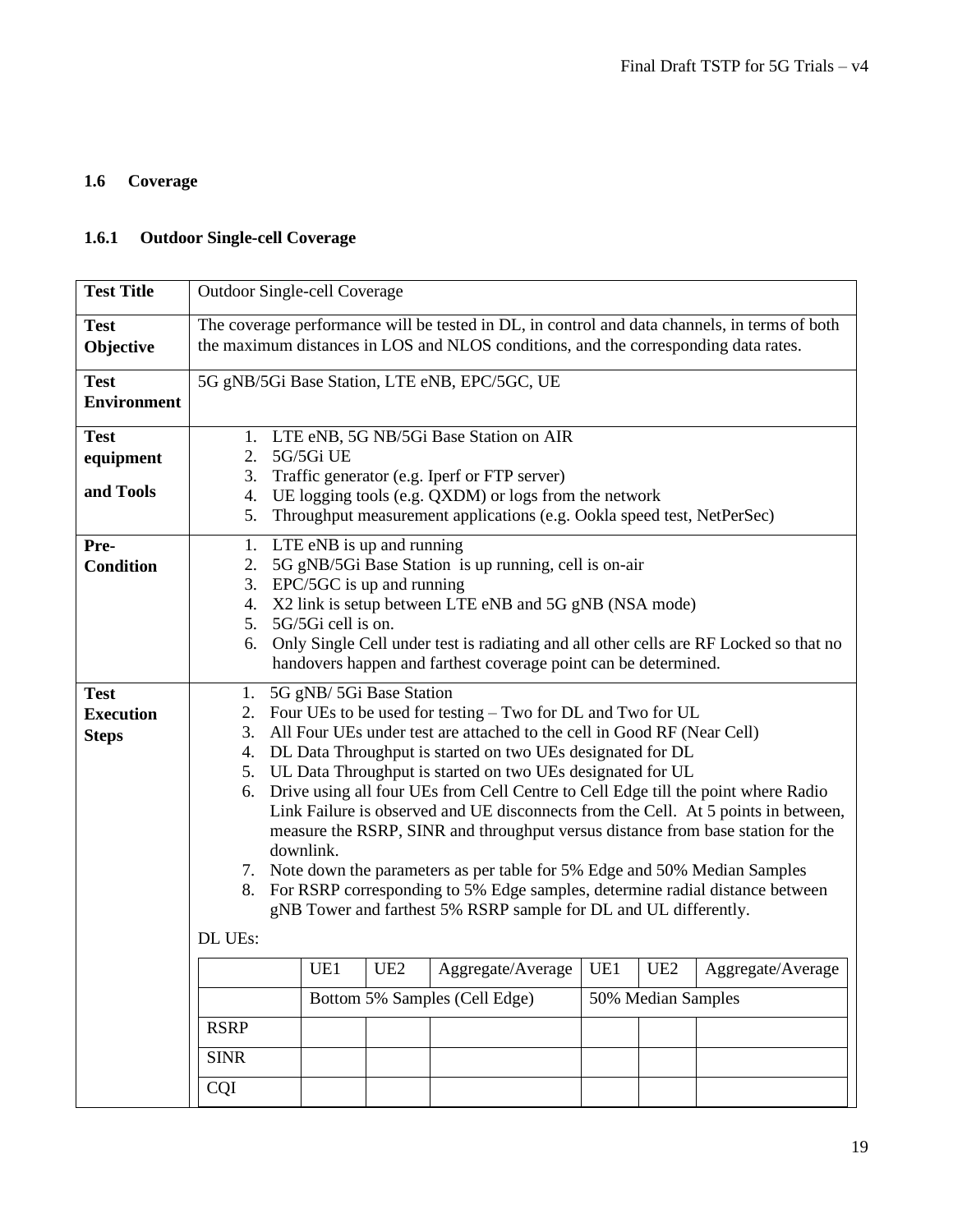|                        | Rank                                           |     |     |                                                          |     |                    |                   |
|------------------------|------------------------------------------------|-----|-----|----------------------------------------------------------|-----|--------------------|-------------------|
|                        | <b>MCS</b>                                     |     |     |                                                          |     |                    |                   |
|                        | <b>DL PRB</b>                                  |     |     |                                                          |     |                    |                   |
|                        | DL<br>Throughput                               |     |     |                                                          |     |                    |                   |
|                        | Radial<br>distance<br>between UE<br>and BS     |     |     |                                                          |     |                    |                   |
|                        | UL UEs:                                        |     |     |                                                          |     |                    |                   |
|                        |                                                | UE1 | UE2 | Aggregate/Average                                        | UE1 | UE2                | Aggregate/Average |
|                        |                                                |     |     | Bottom 5% Samples (Cell Edge)                            |     | 50% Median Samples |                   |
|                        | <b>RSRP</b>                                    |     |     |                                                          |     |                    |                   |
|                        | Tx Power<br>(MTPL)                             |     |     |                                                          |     |                    |                   |
|                        | <b>MCS</b>                                     |     |     |                                                          |     |                    |                   |
|                        | <b>UL PRB</b>                                  |     |     |                                                          |     |                    |                   |
|                        | UL<br>Throughput                               |     |     |                                                          |     |                    |                   |
|                        | Radial<br>distance<br>between UE<br>and BS     |     |     |                                                          |     |                    |                   |
|                        | If deployed, same table to be filled as above. |     |     | Coverage at high frequency bands (above 6GHz to mmWave): |     |                    |                   |
| <b>Test</b><br>outcome | The data in above tables to be reported.       |     |     |                                                          |     |                    |                   |

#### **1.6.2. Outdoor to Indoor Coverage**

| <b>Test Title</b> | <b>Outdoor to Indoor Coverage</b>                                                                                                                     |
|-------------------|-------------------------------------------------------------------------------------------------------------------------------------------------------|
| <b>Test</b>       | To measure the One-wall Penetration Loss of 5G NR signal in 3.5 GHz band and thereby<br>check Indoor Coverage in terms of RSRP, SINR and Throughputs. |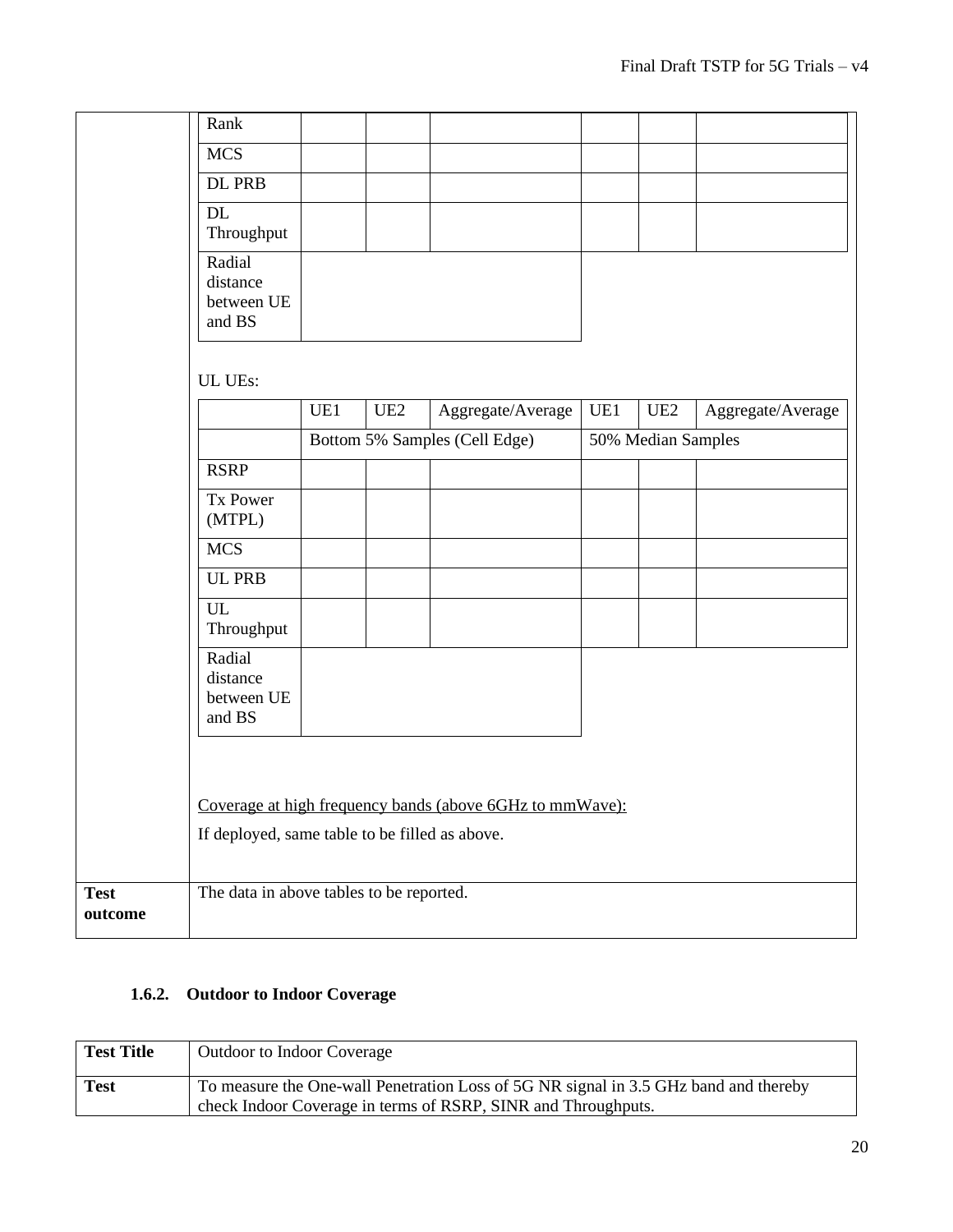| Objective                                       |                                                                                                                                                                                                                                                                                                                                                                                                                                                                                                                                                                                                                                                                                                    |         |        |   |         |        |  |
|-------------------------------------------------|----------------------------------------------------------------------------------------------------------------------------------------------------------------------------------------------------------------------------------------------------------------------------------------------------------------------------------------------------------------------------------------------------------------------------------------------------------------------------------------------------------------------------------------------------------------------------------------------------------------------------------------------------------------------------------------------------|---------|--------|---|---------|--------|--|
| <b>Test</b><br><b>Environment</b>               | 5G gNB/5Gi Base Station, LTE eNB, EPC/5GC, UE                                                                                                                                                                                                                                                                                                                                                                                                                                                                                                                                                                                                                                                      |         |        |   |         |        |  |
| <b>Test</b><br>equipment<br>and Tools           | 1. LTE eNB, 5G NB/5Gi Base Station on AIR<br>5G/5Gi UE<br>2.<br>Traffic generator (e.g. Iperf or FTP server)<br>3.<br>4. UE logging tools (e.g. QXDM) or logs from the network<br>Throughput measurement applications (e.g. Ookla speed test, NetPerSec)<br>5.<br><b>Note:</b> The site for this testing should be selected in such a way that there should be one or<br>more buildings in the close vicinity of the 5G site. This is important to carry out indoor<br>penetration loss measurement effectively.                                                                                                                                                                                   |         |        |   |         |        |  |
| Pre-<br><b>Condition</b>                        | 1. LTE eNB is up and running<br>5G gNB/5Gi Base Station is up running, cell is on-air<br>2.<br>$EPC/5GC$ is up and running<br>3.<br>X2 link is setup between LTE eNB and 5G gNB (for NSA mode)<br>4.<br>5G/5Gi cell is on.<br>5.<br>Only Single Cell under test is radiating and all other cells are RF Locked so that no<br>6.<br>handovers happen and farthest coverage point can be determined.                                                                                                                                                                                                                                                                                                 |         |        |   |         |        |  |
| <b>Test</b><br><b>Execution</b><br><b>Steps</b> | Single UE to be used for testing.<br>1.                                                                                                                                                                                                                                                                                                                                                                                                                                                                                                                                                                                                                                                            |         |        |   |         |        |  |
|                                                 | At least 5 points to be identified prior to conducting the test where both Outdoor<br>2.<br>Signal and Indoor Signal behind one wall can be measured. This is important to<br>measure penetration loss more accurately.<br>These 5 points should have average outdoor RSRP in the range of -70 to -85 dBm.<br>3.<br>At each of the 5 points following tests shall be conducted in sequence while<br>4.<br>collecting the UE logs<br>a. DL Throughput Test $-5$ minutes<br>UL Throughput Tests $-5$ minutes<br>b.<br>$Ping - 100$ pings<br>c.<br>At each point, test will be conducted at both Outdoor and One-wall Indoor Location<br>5.<br>6. Following tables will be filled up from the UE Logs |         |        |   |         |        |  |
|                                                 |                                                                                                                                                                                                                                                                                                                                                                                                                                                                                                                                                                                                                                                                                                    | Point 1 |        | . | Point 5 |        |  |
|                                                 |                                                                                                                                                                                                                                                                                                                                                                                                                                                                                                                                                                                                                                                                                                    | Outdoor | Indoor |   | Outdoor | Indoor |  |
|                                                 | <b>RSRP</b><br><b>SINR</b>                                                                                                                                                                                                                                                                                                                                                                                                                                                                                                                                                                                                                                                                         |         |        |   |         |        |  |
|                                                 | <b>DL</b><br>Throughput                                                                                                                                                                                                                                                                                                                                                                                                                                                                                                                                                                                                                                                                            |         |        |   |         |        |  |
|                                                 | UL<br>Throughput                                                                                                                                                                                                                                                                                                                                                                                                                                                                                                                                                                                                                                                                                   |         |        |   |         |        |  |
|                                                 | Ping<br>Latency                                                                                                                                                                                                                                                                                                                                                                                                                                                                                                                                                                                                                                                                                    |         |        |   |         |        |  |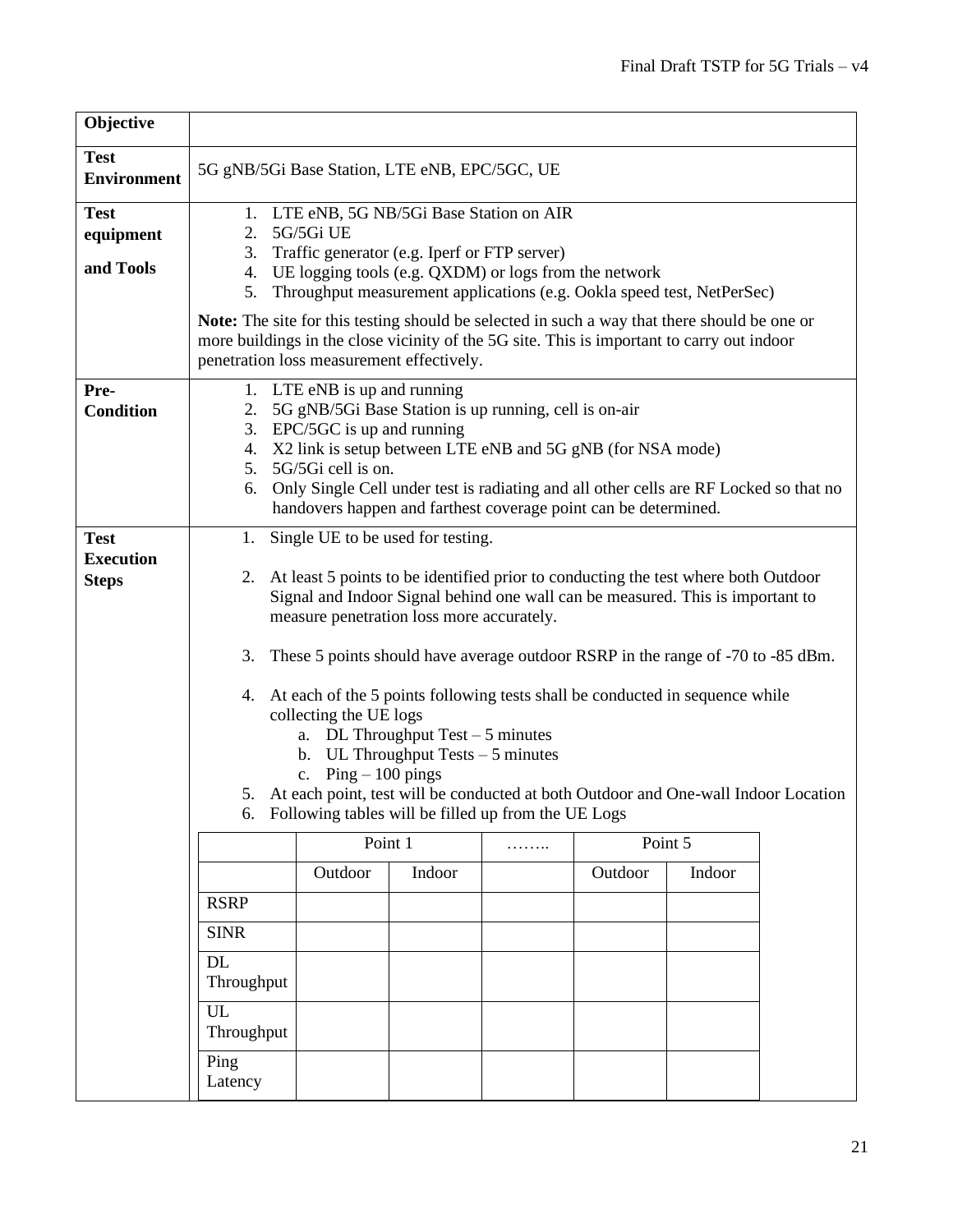|             |    | each point.                                 | 7. In addition to comparison of Average Values, a more granular analysis of RSRP | should also be tabulated for similar duration of test. Following table can be used for |
|-------------|----|---------------------------------------------|----------------------------------------------------------------------------------|----------------------------------------------------------------------------------------|
|             |    |                                             | Outdoor                                                                          | Indoor                                                                                 |
|             |    | Bottom 5% RSRP                              |                                                                                  |                                                                                        |
|             |    | <b>50% RSRP</b>                             |                                                                                  |                                                                                        |
|             |    | Top 50% RSRP                                |                                                                                  |                                                                                        |
|             |    | <b>Standard Deviation of</b><br><b>RSRP</b> |                                                                                  |                                                                                        |
|             |    |                                             |                                                                                  |                                                                                        |
| <b>Test</b> |    |                                             | Following shall be the Test Outcomes – Averaged over all 5 points.               |                                                                                        |
| outcome     |    |                                             | 1. Average Indoor Penetration Loss = Outdoor RSRP - Indoor RSRP                  |                                                                                        |
|             | 2. | Standard Deviation of RSRP in Outdoor =     |                                                                                  |                                                                                        |
|             | 3. | Standard Deviation of RSRP in Indoor $=$    |                                                                                  |                                                                                        |

## **1.7 Energy Efficiency**

| <b>Test Title</b>                     | Energy Efficiency of 5G NR                                                                                                                                                                                                                                                                                                                                                                                                               |
|---------------------------------------|------------------------------------------------------------------------------------------------------------------------------------------------------------------------------------------------------------------------------------------------------------------------------------------------------------------------------------------------------------------------------------------------------------------------------------------|
| <b>Test</b><br>Objective              | To find out the Energy Efficiency Gain of 5G NR over LTE                                                                                                                                                                                                                                                                                                                                                                                 |
| <b>Test</b><br><b>Environment</b>     | 5G gNB/5Gi Base Station, LTE eNB, EPC/5GC, UE                                                                                                                                                                                                                                                                                                                                                                                            |
| <b>Test</b><br>equipment<br>and Tools | LTE eNB, 5G NB/5Gi Base Station on AIR<br>5G/5Gi UE<br>2.<br>Traffic generator (e.g. Iperf or FTP server)<br>3.<br>UE logging tools (e.g. QXDM) or logs from the network<br>4.<br>Throughput measurement applications (e.g. Ookla speed test, NetPerSec)<br>5.                                                                                                                                                                           |
| Pre-<br><b>Condition</b>              | This test can be done in lab and results of lab testing can be shared. It is not required to<br>perform the test in field as it does not require any field conditions and the main objective is to<br>measure the Energy Efficiency.<br>LTE eNB is up and running (NSA mode)<br>5G gNB/5Gi Base Station is up running, cell is on-air<br>2.<br>EPC/5GC is up and running<br>3.<br>X2 link is setup between LTE eNB and 5G gNB (NSA mode) |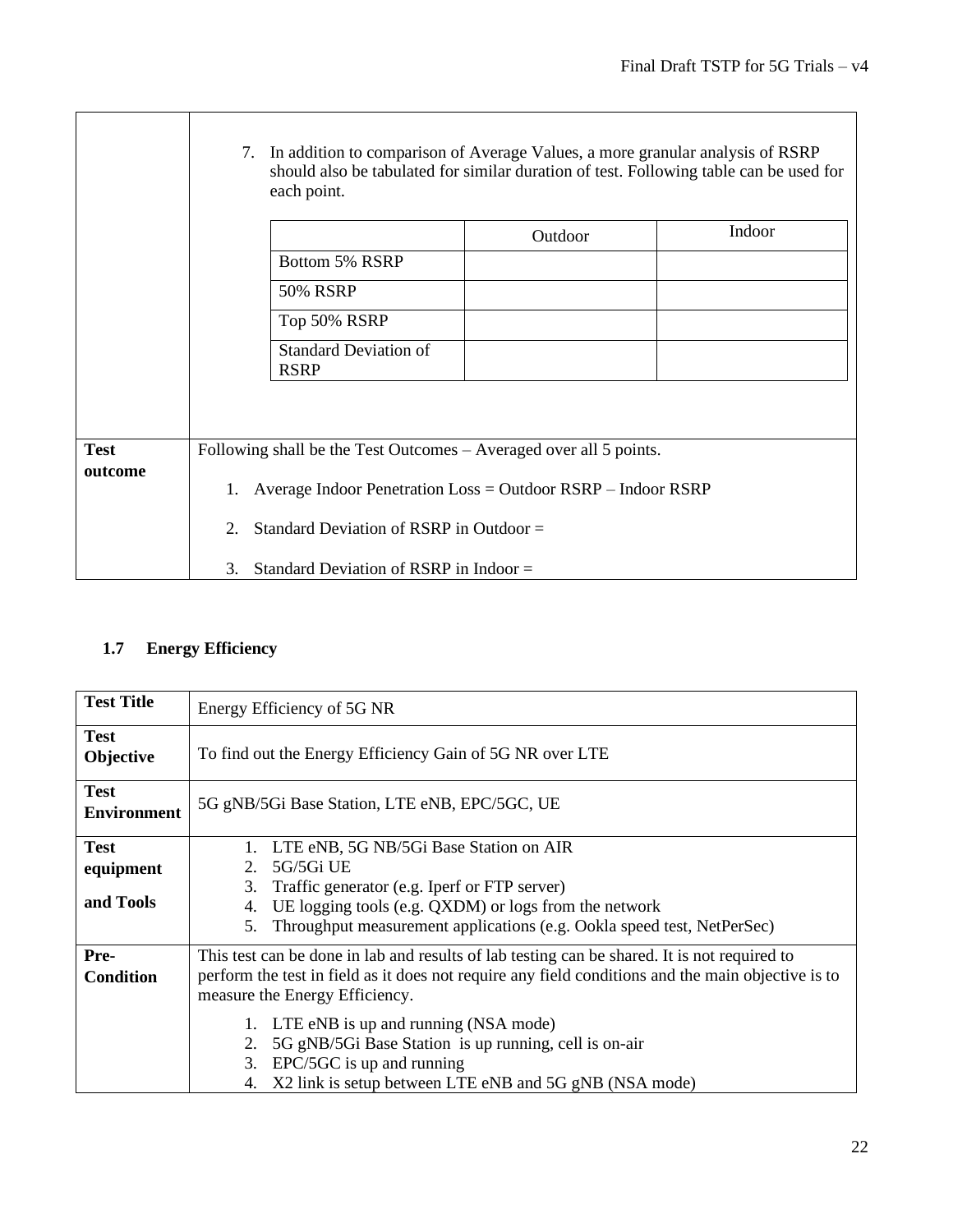|                                  | 5. 5G/5Gi cell is on.                                                                                                                                                                                                                                                                                                                                             |
|----------------------------------|-------------------------------------------------------------------------------------------------------------------------------------------------------------------------------------------------------------------------------------------------------------------------------------------------------------------------------------------------------------------|
|                                  |                                                                                                                                                                                                                                                                                                                                                                   |
| <b>Test</b>                      | <b>Part 1: Measuring LTE Energy Consumption:</b>                                                                                                                                                                                                                                                                                                                  |
| <b>Execution</b><br><b>Steps</b> | 1. Connect a UE in ideal RF condition of LTE cell and download 5 files of 1 GB one<br>after the other in an automated manner using Filezilla FTP client.                                                                                                                                                                                                          |
|                                  | 2. Note down the time required to download all 5 files completely. Let this be called as<br>T <sub>LTE</sub> .                                                                                                                                                                                                                                                    |
|                                  | 3. Let the Average Power Consumed by the LTE cell during this time be PLTE                                                                                                                                                                                                                                                                                        |
|                                  | 4. Then the Energy Consumed by the LTE cell will be $E_{\text{LTE}} = P_{\text{LTE}} x T_{\text{LTE}}$                                                                                                                                                                                                                                                            |
|                                  | Part 2: Measuring NR Cell Energy Consumption:                                                                                                                                                                                                                                                                                                                     |
|                                  | 1. Connect a UE in ideal RF condition of NR cell and download 5 files of 1 GB one after<br>the other in an automated manner using Filezilla FTP client.                                                                                                                                                                                                           |
|                                  | 2. Note Down the time required to download all 5 files completely. Let this be called as<br>$T_{NR}$ .                                                                                                                                                                                                                                                            |
|                                  | 3. Let the Average Power Consumed by the NR cell during this time be $P_{NR}$<br>Then the Energy Consumed by the NR cell will be $E_{NR} = P_{NR} x T_{NR}$<br>4.                                                                                                                                                                                                 |
|                                  | Part 3: Calculating the Energy Efficiency Gain                                                                                                                                                                                                                                                                                                                    |
|                                  | 1. As the radios used in LTE and NR might have different configurations (4T4R 8T8R,<br>32T32R 64T64R etc.) and also the Maximum RF Output Power specifications of both<br>radios are likely to be different, exact comparison of Power Consumption of both<br>radios is not appropriate. So for the sake of Energy Calculation we should assume the<br>following: |
|                                  | $P_{NR} = P_{LTE} = P$                                                                                                                                                                                                                                                                                                                                            |
|                                  | Energy Efficiency Gain of NR over LTE = $T_{LTE}/T_{NR}$<br>2.                                                                                                                                                                                                                                                                                                    |
| <b>Test</b>                      | A baseline of Energy Efficiency Gain of NR over LTE is obtained for Single User MIMO.                                                                                                                                                                                                                                                                             |
| outcome                          | This is directly proportional to the capacity gain.                                                                                                                                                                                                                                                                                                               |
|                                  | This only represents the minimum gain and higher gain can be achieved with MU-MIMO as it                                                                                                                                                                                                                                                                          |
|                                  | improves the capacity.                                                                                                                                                                                                                                                                                                                                            |

### **1.8 UL Data Split in NSA 3.x**

| <b>Test Title</b>     | <b>UL Data Split Functionality</b>                                           |
|-----------------------|------------------------------------------------------------------------------|
| <b>Test Objective</b> | Showcase and verify the changes between the UL transmission modes in NSA 3.x |
|                       | uplink NR only transmission                                                  |
|                       | uplink LTE only transmission                                                 |
|                       | uplink $LTE + NR$ transmission<br>3.                                         |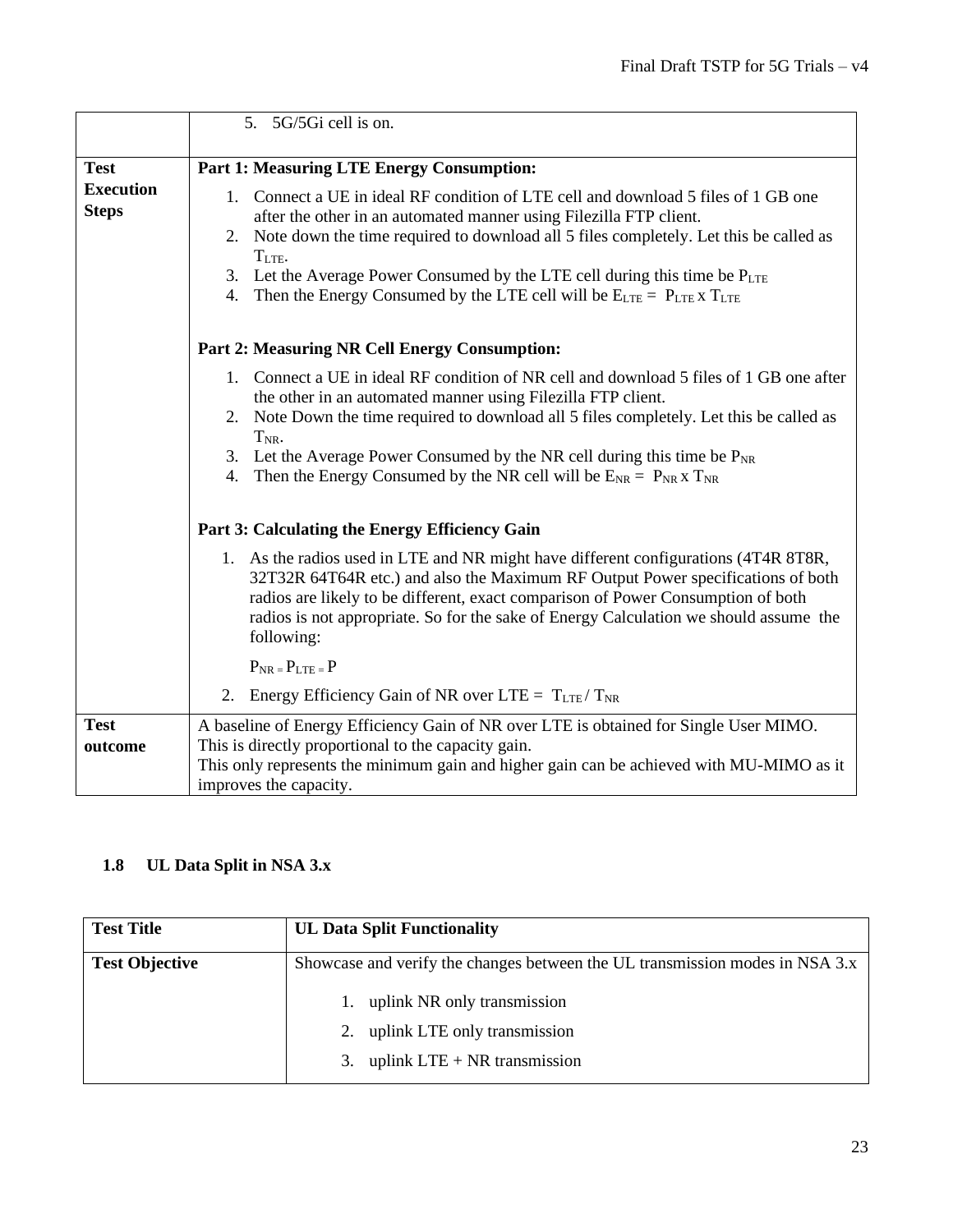| <b>Test Environment</b>     | LTE eNB & 5G gNB/5Gi Base Station is configured for EN-DC support and                                                                                                                                                                                                                           |  |  |
|-----------------------------|-------------------------------------------------------------------------------------------------------------------------------------------------------------------------------------------------------------------------------------------------------------------------------------------------|--|--|
|                             | active on air                                                                                                                                                                                                                                                                                   |  |  |
| Test parameter & tools      | LTE eNB, 5G NB/5Gi Base Station on AIR<br>1.<br>5G/5Gi UE support for $LTE + NR$ UL tranmission<br>2.<br>5G/5Gi interface tracing tools (Wireshark)<br>3.<br>UE logging tools (e.g. QXDM)<br>4.                                                                                                 |  |  |
| <b>Pre-Condition</b>        | 5G gNB/5Gi Base Station is up and running, cell on air<br>1.<br>UE is EN-DC connected to both LTE & 5G/5Gi cell<br>$2_{-}$                                                                                                                                                                      |  |  |
| <b>Test Execution Steps</b> | Start the UL & DL data transfer<br>Perform drive-test measurement in area of interest/select static<br>locations to trigger uplink transmission mode as per the three options<br>listed in the test objective<br>3. Collect UE logs or base station logs (LTE eNB & 5G gNB/5Gi Base<br>Station) |  |  |
| <b>Test outcome</b>         | From the UE or BTS logs check the uplink transmission modes are successfully<br>switching between following modes based on operator configurable parameters<br>1. uplink NR only transmission<br>2. uplink LTE only transmission<br>3. uplink LTE $+$ NR transmission                           |  |  |